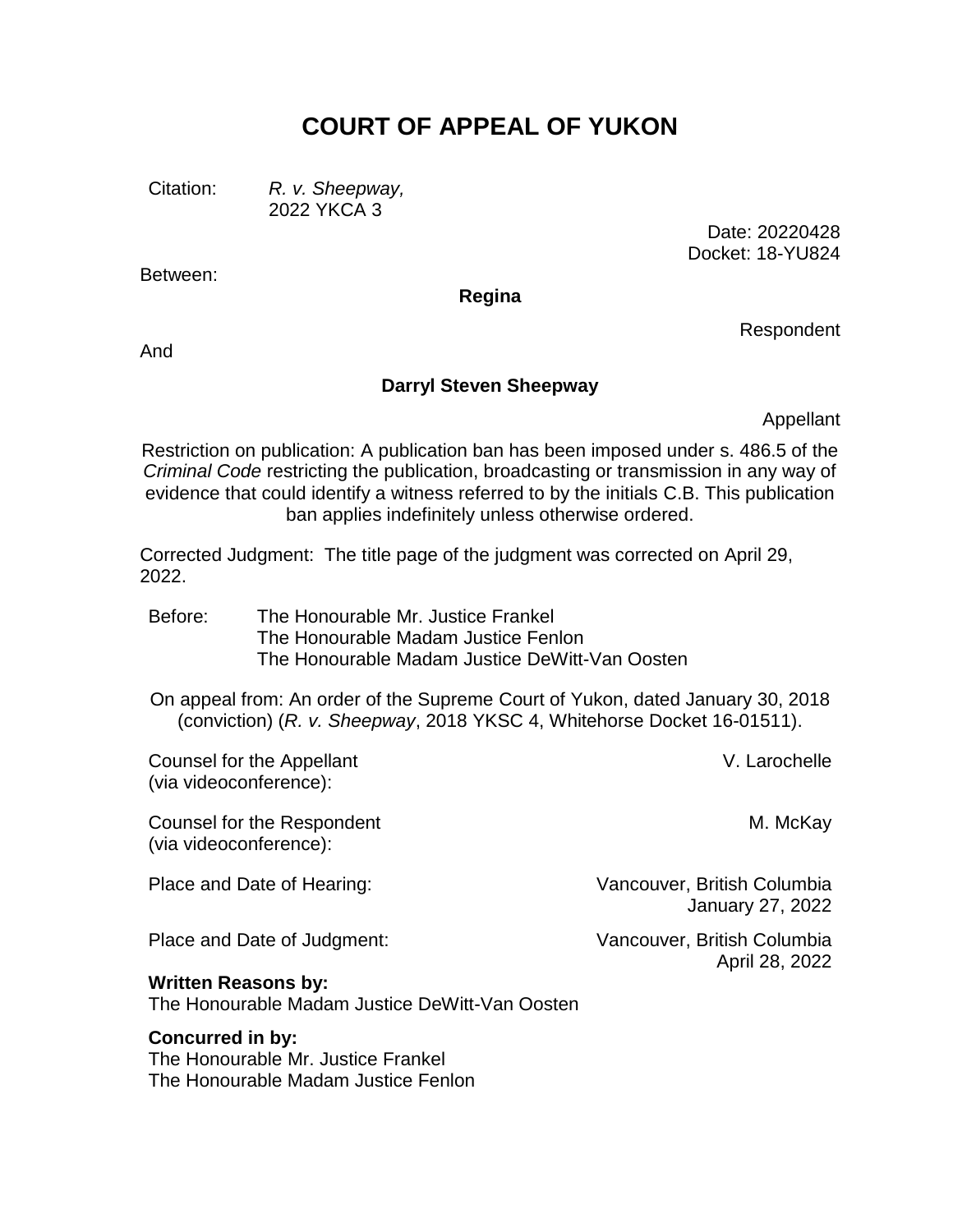#### *Summary:*

*After a trial by judge alone, the appellant was found guilty of second degree murder. He alleges several errors, including that the judge: misdirected himself on the use of the common-sense inference; erred in his application of that inference; failed to properly analyze evidence relevant to intent; wrongly required corroboration as a pre-requisite to accepting the appellant's testimony; misapprehended evidence; and erred in allowing the Crown to call a rebuttal expert. Held: Appeal dismissed. The appellant has not established reversible error. His grounds of appeal largely seek to challenge the judge's interpretation of the evidence, the inferences he drew, and his assessment of the appellant's credibility. The conclusions reached by the judge were reasonably open to him on the evidence considered as a whole. The appellant has not established a principled basis for appellate interference with the verdict.*

**Table of Contents Paragraph Range [INTRODUCTION](#page-2-0)** [1] – [4] **[BACKGROUND](#page-2-1)** [5] – [33] [The Trial Findings](#page-2-2) [6] – [23] [The Defence Theory](#page-5-0) [24] – [33] **[GROUNDS OF APPEAL](#page-7-0)** [34] – [35] **[STANDARDS OF REVIEW](#page-8-0)** [36] – [36] **[DISCUSSION](#page-8-1)** [37] – [126] [a\) No Misdirection on the Common-Sense Inference](#page-10-0) [45] – [66] [b\) Judge was Entitled to Invoke the Common-Sense](#page-15-0)  **[Inference](#page-15-0)**  $[67] - [84]$ [c\) Judge Did Not Err in His Analysis of Specific Intent](#page-21-0) [85] – [97] [d\) No Requirement for Corroboration](#page-25-0) [98] – [109] [e\) Judge Did Not Misapprehend Material Evidence](#page-27-0) [110] – [117] [f\) No Basis for Interfering with the Admissibility Ruling](#page-30-0) [118] – [126] **[DISPOSITION](#page-33-0)** [127] – [127]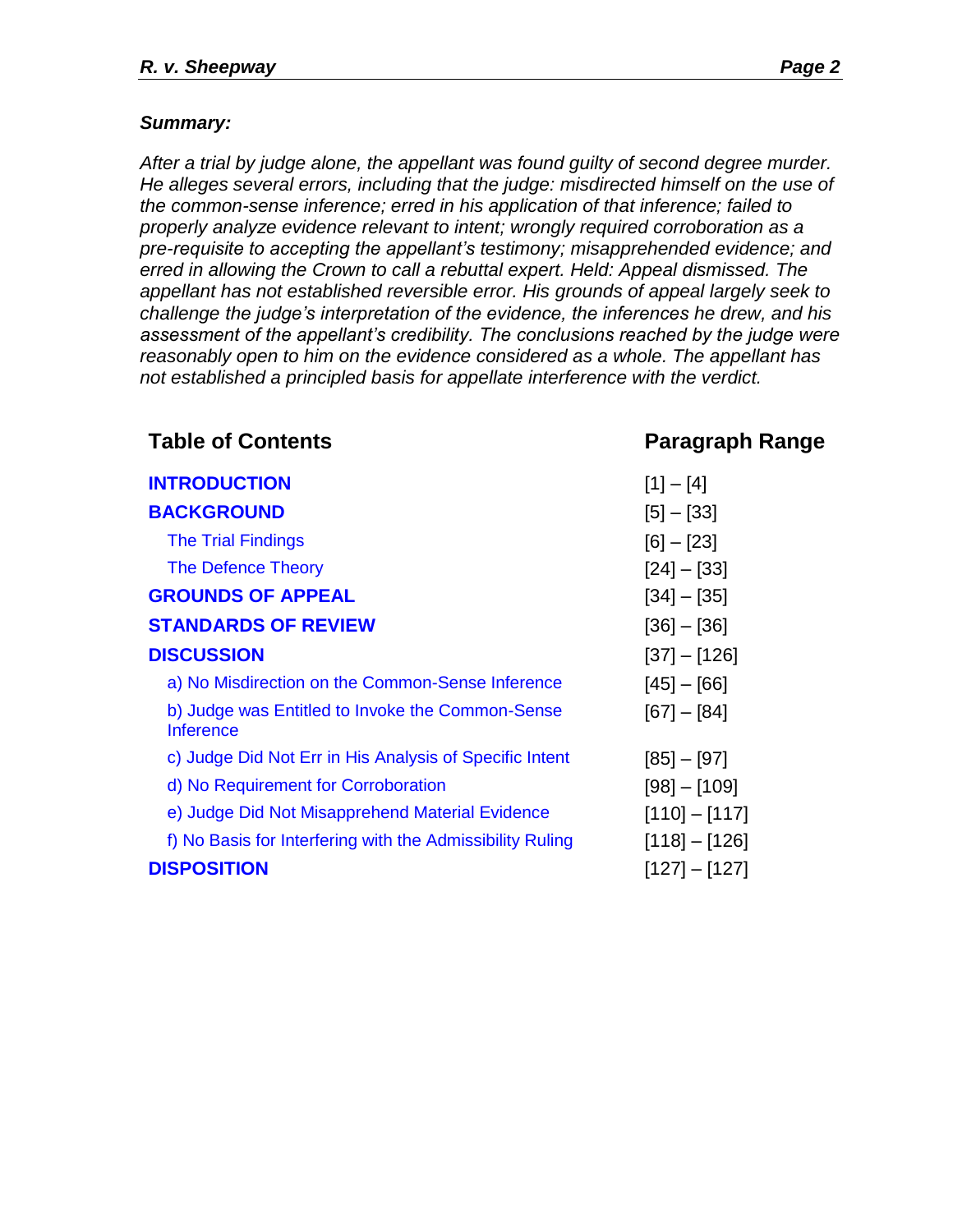# **Reasons for Judgment of the Honourable Madam Justice DeWitt-Van Oosten:**

## <span id="page-2-0"></span>**Introduction**

[1] The appellant, Darryl Sheepway, was found guilty of murdering Christopher Brisson. On August 28, 2015, the appellant shot Mr. Brisson with a 12-gauge pumpaction shotgun while the latter was sitting in the cab of his truck.

[2] The appellant was charged with first degree murder. With the Crown's consent, he was tried by a judge alone in the Supreme Court of Yukon. The appellant admitted that he killed Mr. Brisson. However, he said he did not have the specific intent required for murder.

[3] The appellant was acquitted of first degree murder because the Crown failed to prove planning and deliberation. However, the judge found beyond a reasonable doubt that the appellant shot Mr. Brisson with the intent to cause bodily harm that he knew was likely to cause death and was reckless as to whether death ensued. Consequently, he entered a conviction for second degree murder contrary to s. 229(a) of the *Criminal Code*, R.S.C. 1985, c. C-46.

[4] The appellant says the judge committed several errors that warrant a new trial. For the reasons that follow, I would dismiss the appeal.

### <span id="page-2-1"></span>**Background**

[5] The reasons for conviction are indexed as *R. v. Sheepway*, 2018 YKSC 4. I will not detail the entirety of the evidentiary background. Rather, I will set out only those parts that I consider necessary to provide sufficient context for these reasons.

# **The Trial Findings**

<span id="page-2-2"></span>[6] There were two main issues for determination at the trial: (a) whether the Crown proved the specific intent for murder; and (b) if so, whether the murder was planned and deliberate.

[7] In deciding these issues, the judge made the following findings.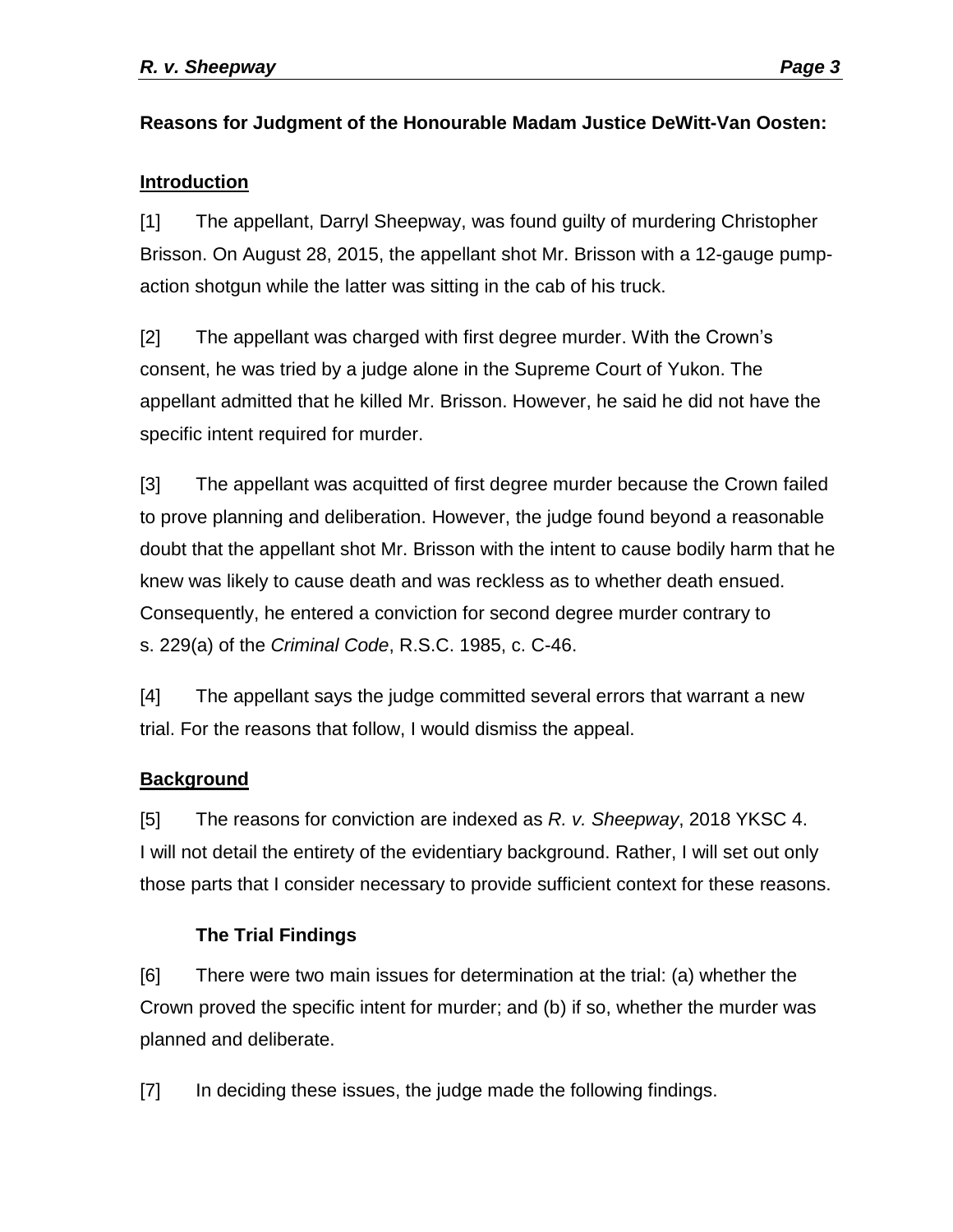[8] In the two or three weeks leading up to the shooting, the appellant was using crack cocaine on a daily basis. "His days were spent fighting off, or indulging in, cravings for more cocaine" (at para. 18).

[9] On the day of the shooting, the appellant called Mr. Brisson to obtain drugs. They arranged to meet at a motel. The appellant told Mr. Brisson that he did not have any money and asked for crack cocaine on credit. Mr. Brisson gave the appellant \$50 worth of crack cocaine and they parted ways.

[10] The appellant used the cocaine. He decided that he needed more drugs and he called Mr. Brisson. He told Mr. Brisson that he had money to buy additional drugs. They agreed to meet at a pullout on a road outside of Whitehorse. The appellant had a loaded shotgun with him.

[11] The appellant was the first to arrive. He backed his truck up to a gate at the entrance to a gravel pit and parked, facing the road. Mr. Brisson arrived and pulled up in the opposite direction. The driver's side windows of the two trucks were adjacent to each other and within arm's reach.

[12] The two men remained seated in their vehicles. The appellant had the loaded shotgun on his lap, covered by a jacket. He told Mr. Brisson that he wanted \$250 worth of crack cocaine. When Mr. Brisson looked down to get the drugs, the appellant raised the shotgun and told Mr. Brisson to hand over whatever he had.

[13] Mr. Brisson grabbed the shotgun and the two men struggled. The shotgun discharged and the slug blew out the passenger-side window of Mr. Brisson's truck. The judge had a reasonable doubt whether this shot was intentional.

[14] At least two more shots were fired by the appellant.

[15] The judge found that one of these two slugs went through the driver's side headrest of Mr. Brisson's truck, low and slightly right of centre. The slug travelled from the rear of the truck to the front. The judge concluded this was the slug that killed Mr. Brisson.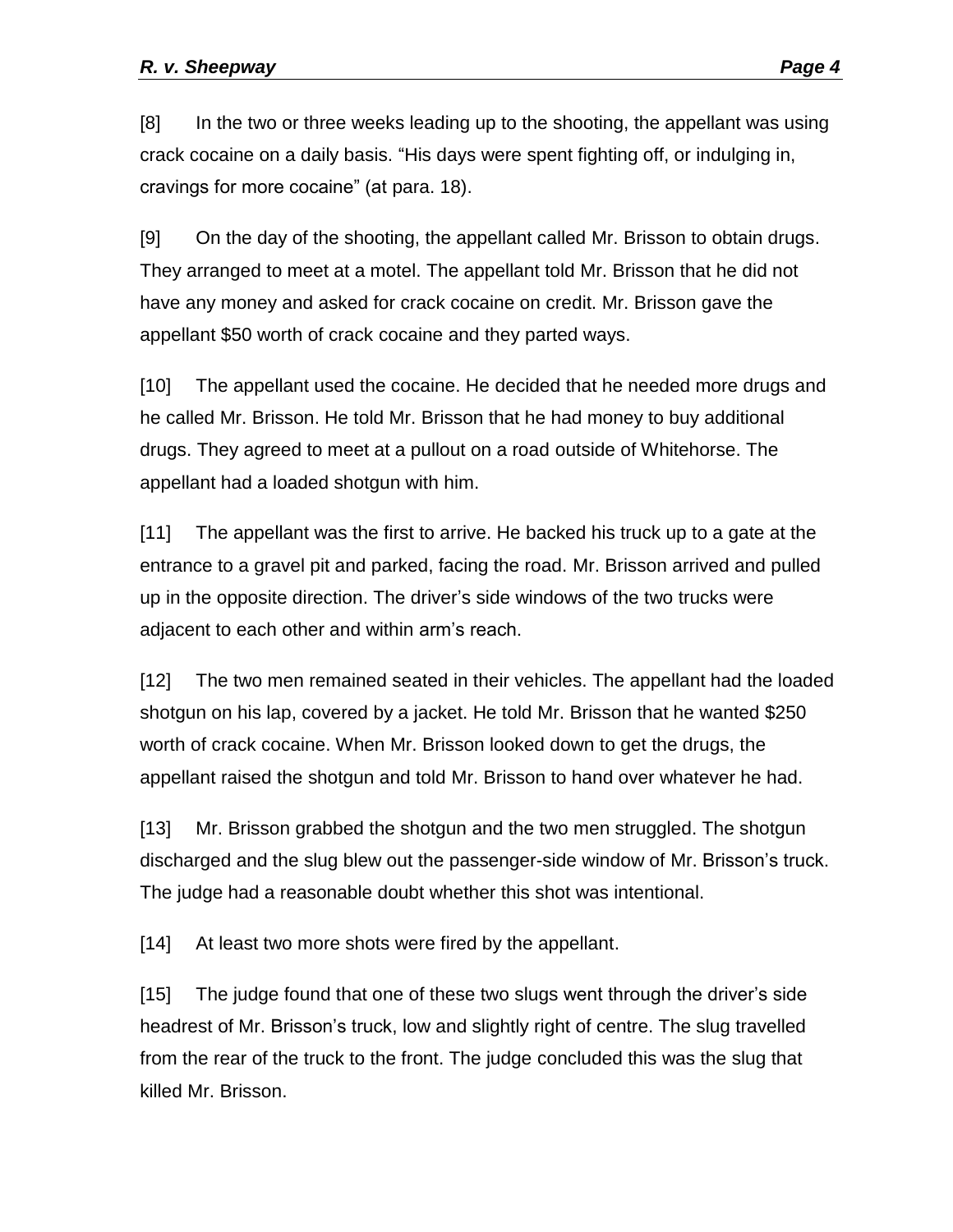[16] The other of the two shots left a "perforating projectile hole" in the right edge of the driver's sun visor (at para. 108). This slug also travelled from back to front, at a horizontal or flat vertical angle.

[17] The judge found that these shots were fired into the back of Mr. Brisson's truck. The evidence was unclear whether the fatal slug originated from the first or second of these shots. However, the judge found that for each of these shots the appellant "would have had to have cocked and loaded his 12-gauge shotgun" (at para. 179). He fired "two 12-gauge slugs into the back of Mr. Brisson's truck, on the driver's side, with Mr. Brisson seated in the driver's seat" (at para. 180).

[18] At some point in the altercation, Mr. Brisson's truck reversed away from the gate and travelled across the road. It crashed into a bush on the opposite side of the road. The appellant approached the scene of the crash. Mr. Brisson was deceased and lying on the ground about ten feet away from his truck. The appellant took cocaine and cash from Mr. Brisson's pocket.

[19] The appellant then drove home, stopping a couple of times to smoke some of the drugs. Once he got home, he called his spouse, changed his clothes and drove back to the scene. He picked up some spent shotgun shells, found some baggies of cocaine on the ground and loaded Mr. Brisson's body into the bed of his truck. The appellant drove to an area with a canyon. He backed his truck up to a steep slope above the canyon and pushed Mr. Brisson's body out of the truck. It rolled down the hill and came to rest against some trees.

[20] The appellant then drove to a self-service car wash and sprayed the blood out of his truck. He discarded the shell casings in a garbage bin at a recreational centre and drove to where his spouse was visiting at a friend's house, collected his young daughter and travelled home.

[21] Mr. Brisson's DNA was found on the driver's side floor mat of the appellant's truck. A 12-gauge pump-action shotgun was seized from the appellant. The slugs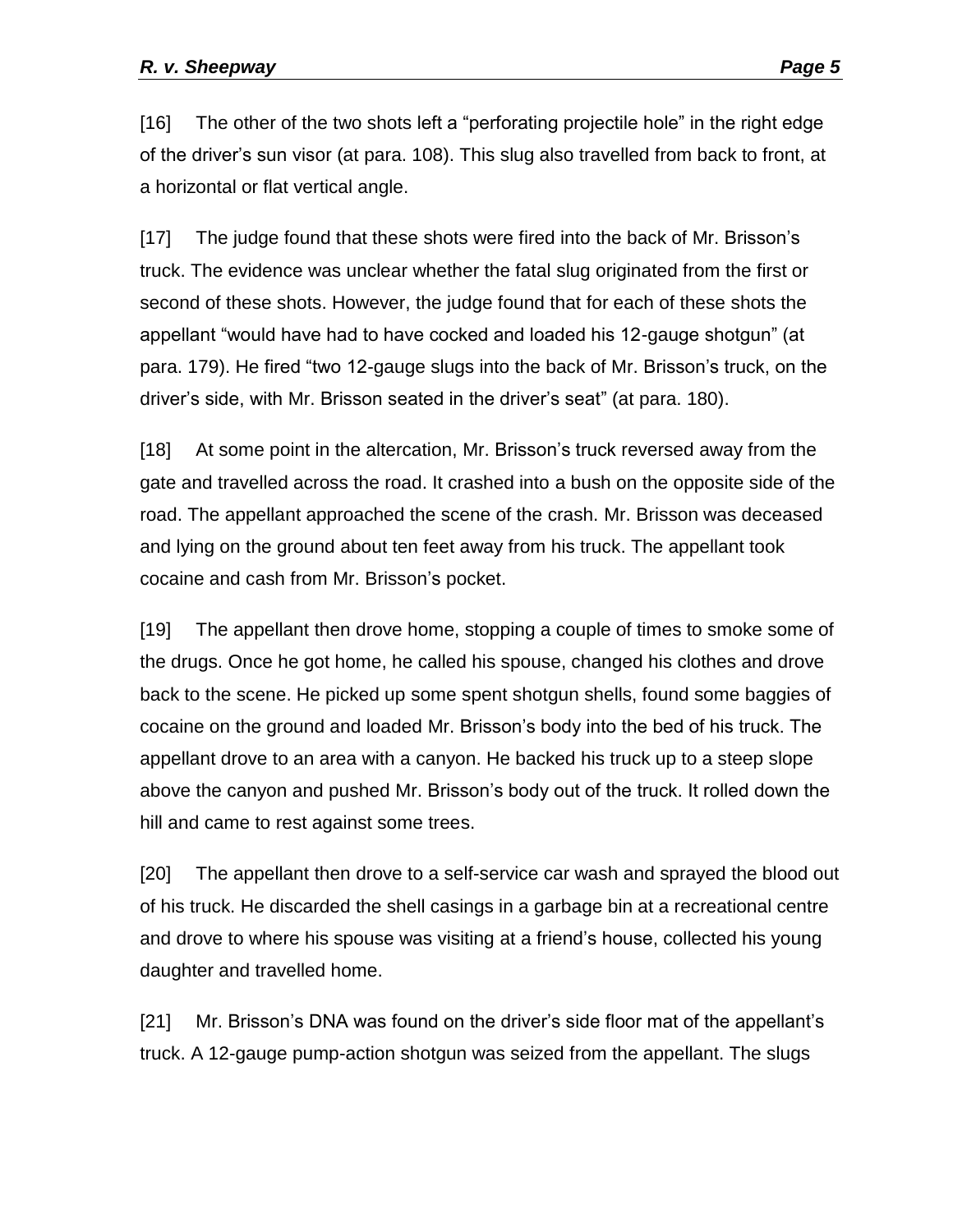from that shotgun were consistent with the one retrieved from Mr. Brisson's body and with ammunition seized from the appellant's home.

[22] An autopsy revealed that a slug entered the rear of Mr. Brisson's left shoulder and lodged in the right side of his jaw. He died from catastrophic blood loss caused by this wound.

[23] After the offence, the appellant told a third party that he had killed Mr. Brisson. When asked if it was an accident, he said, "No, I shot him" (at para. 102). In a statement to police, the appellant acknowledged that he "purposefully" shot at the rear of Mr. Brisson's truck (at para. 178).

# **The Defence Theory**

<span id="page-5-0"></span>[24] As noted, the appellant admitted to shooting Mr. Brisson. His primary defence was that when he caused Mr. Brisson's death, the appellant was "either intoxicated by crack cocaine … or was suffering from extreme cravings and withdrawal" (at para. 4). He said this evidence raised a reasonable doubt about whether the shot that killed Mr. Brisson was discharged with the specific intent for murder.

[25] A secondary defence focused on the uncertainty surrounding which of the three shots killed Mr. Brisson, whether the shots were intentional and whether the appellant was aiming at Mr. Brisson or at the truck when he discharged the fatal shot.

[26] The appellant testified at the trial.

[27] He said two shots were fired while he and Mr. Brisson struggled over the gun. Both men were in their vehicles. They were each holding on to the gun through their windows and it was being pulled back and forth between them. Mr. Brisson was "trying to pull [the gun] away from [the appellant]" and the appellant was "pulling back". The gun accidentally discharged as part of the back and forth momentum.

[28] The appellant said he "regained control" of the gun after the second shot. Mr. Brisson let go and the appellant pulled the gun back into his truck. Mr. Brisson's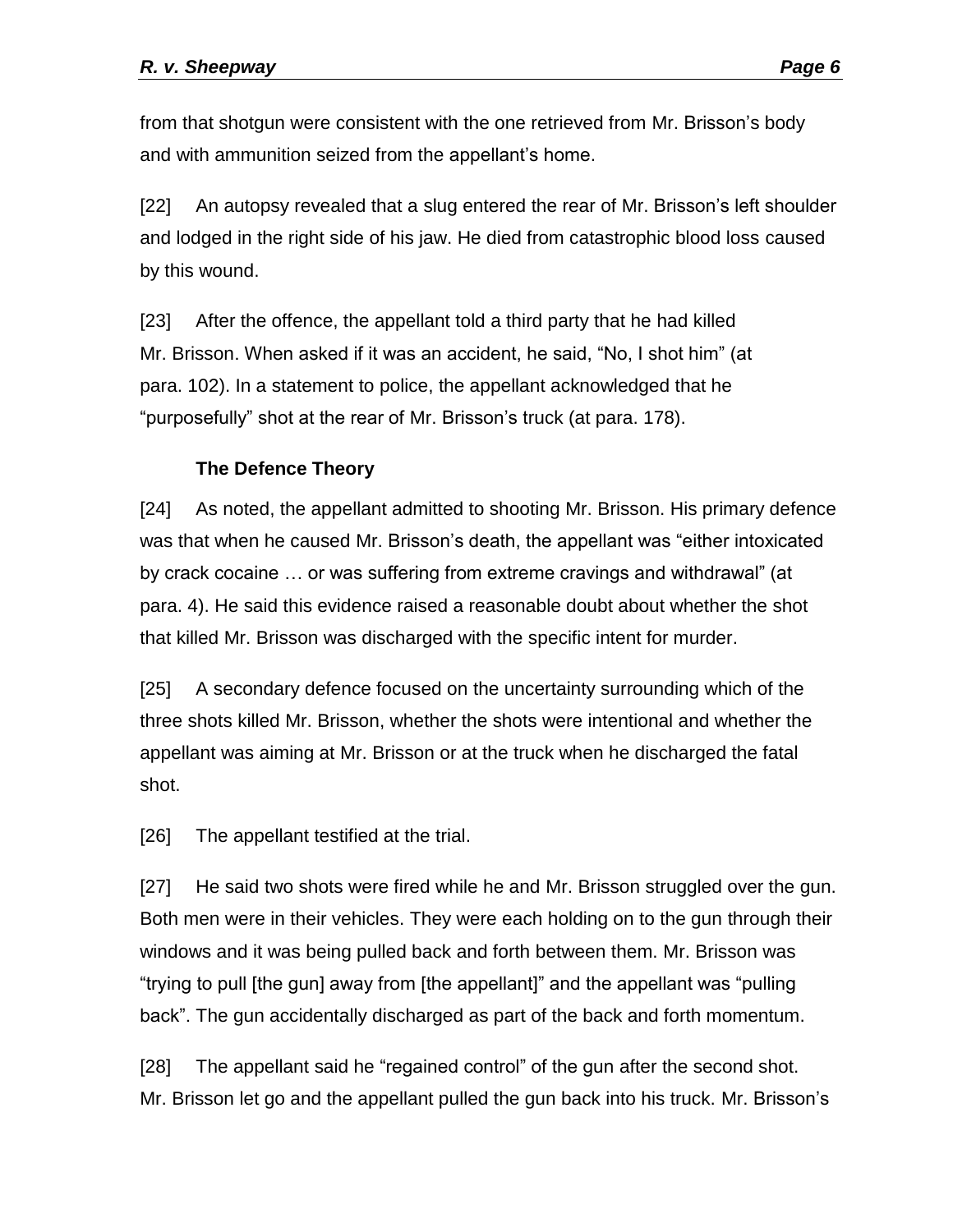vehicle rolled a "few feet" forward. At that point, the appellant said he "leaned out" of the driver's side window of his vehicle and fired a "third shot into the back of [Mr. Brisson's] truck".

[29] The appellant testified that he did not want Mr. Brisson to leave with the crack cocaine that he had in his vehicle. The appellant said he "wasn't thinking when [he] fired [the] third shot". It was a "reaction to what had happened seconds before". He could see Mr. Brisson, who was "pretty much laying down in the … front seat" of his vehicle, and he "shot into the back of the truck … on the driver's side". He shot "at the metal that would have been between the lip of the [truck] box and the base of the [cab] window".

[30] On the basis of this testimony, the appellant argued that the first two shots were accidental (unintentional) and if one of those shots killed Mr. Brisson, the appellant could not be found culpable of murder. If the third shot was found to be the fatal shot, the appellant intended to shoot at the truck, not at Mr. Brisson. From his perspective, this too should have raised a reasonable doubt about whether he discharged the gun with the specific intent required for murder.

[31] As noted, the judge rejected the theory that two shots were discharged during the struggle over the gun. Instead, he found that the appellant twice fired at the back of Mr. Brisson's truck. He also did not believe the appellant's evidence that he was "not thinking" or "did not know" what he was thinking when he shot into the rear of the truck (at para. 172). Instead, the judge concluded that the appellant "… meant to cause Mr. Brisson bodily harm that he knew was likely to cause his death and was reckless whether death ensued or not" (at para. 180).

[32] The judge also rejected the suggestion that at the time of the shooting, the appellant had an impaired mental state sufficient to raise a reasonable doubt about the specific intent for murder. Neither the "evidence of [the appellant's] crack cocaine consumption [nor] the evidence of his craving for the drug" left the judge with a doubt as to whether the appellant "knew that death would likely result if he shot towards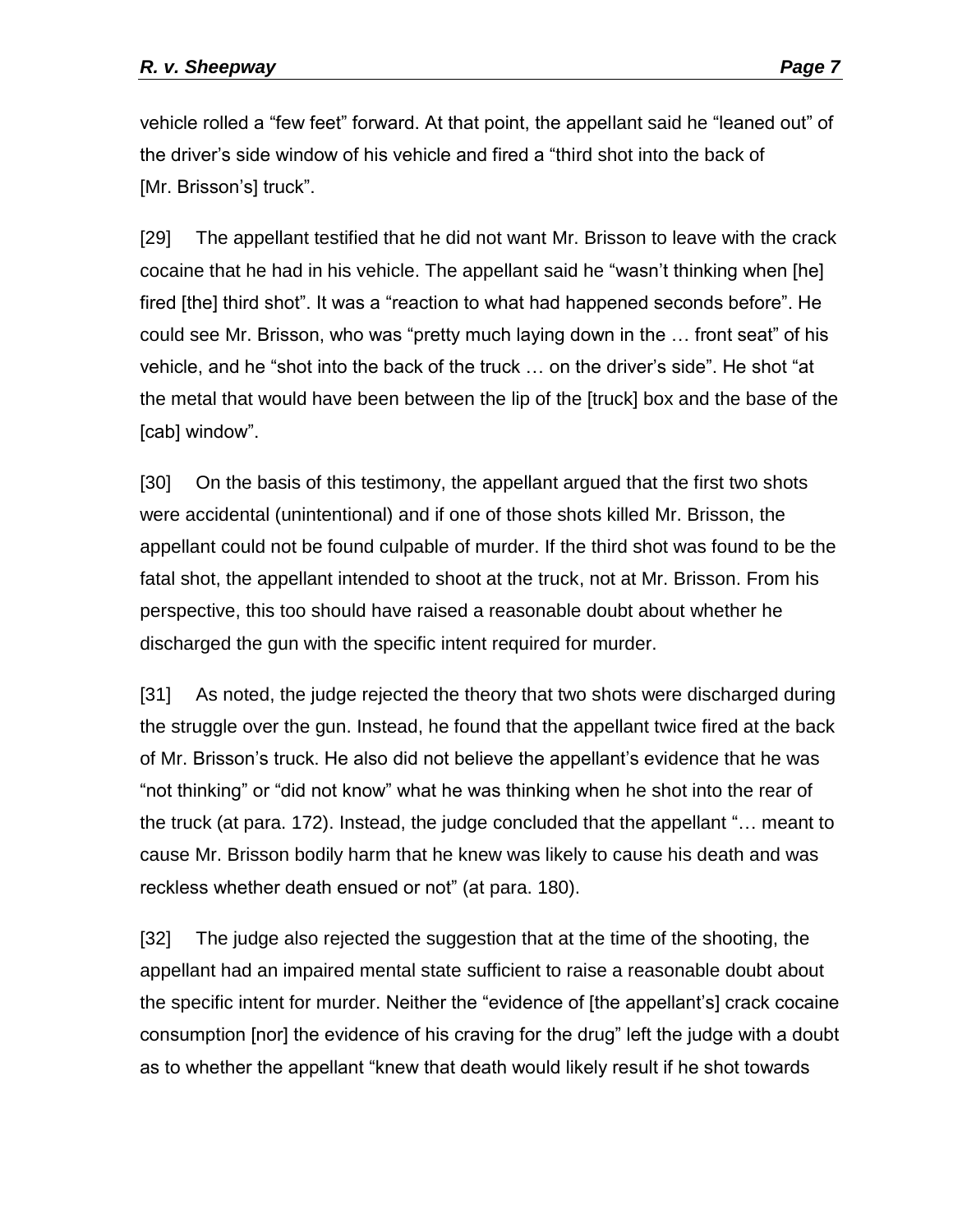Mr. Brisson through the back of his pickup cab at a relatively close range of approximately six feet or two metres" (at para. 180).

[33] The evidence of an "abnormal mental state" was, however, "sufficient to negative the elements of planning and deliberation" (at para. 185). The judge was not satisfied beyond a reasonable doubt that the shooting reflected a "carefully thought out … plan beforehand to kill or cause foreseeably fatal bodily harm to Mr. Brisson" (at para. 185). Nor was he satisfied the appellant "thought about the consequences of his actions or contemplated the advantages and disadvantages of committing the offence of murder" (at para. 185).

### <span id="page-7-0"></span>**Grounds of Appeal**

[34] The appellant does not claim the murder verdict is unsupported by the evidence or vitiated by illogical or irrational reasoning. In other words, it is a verdict that a properly instructed jury, acting judicially, could reasonably have rendered: *R. v. Yebes*, [1987] 2 S.C.R. 168 at 185; *R. v. Biniaris*, 2000 SCC 15 at paras. 36– 37; *R. v. Beaudry*, 2007 SCC 5; *R. v. Sinclair*, 2011 SCC 40; *R. v. C.P.*, 2021 SCC 19 at paras. 28–30.

[35] Instead, the appellant contends the judge committed a number of legal errors in his approach to the case that irreparably tainted his reasoning process. More specifically, it is alleged the judge:

- a) misdirected himself on the use of the common-sense inference that a sane and sober person intends the natural consequences of their actions;
- b) erred in his application of that inference to the evidence;
- c) failed to properly analyze whether the Crown proved the *mens rea* for murder;
- d) wrongly required corroboration as a prerequisite to accepting the appellant's evidence;
- e) misapprehended material evidence; and,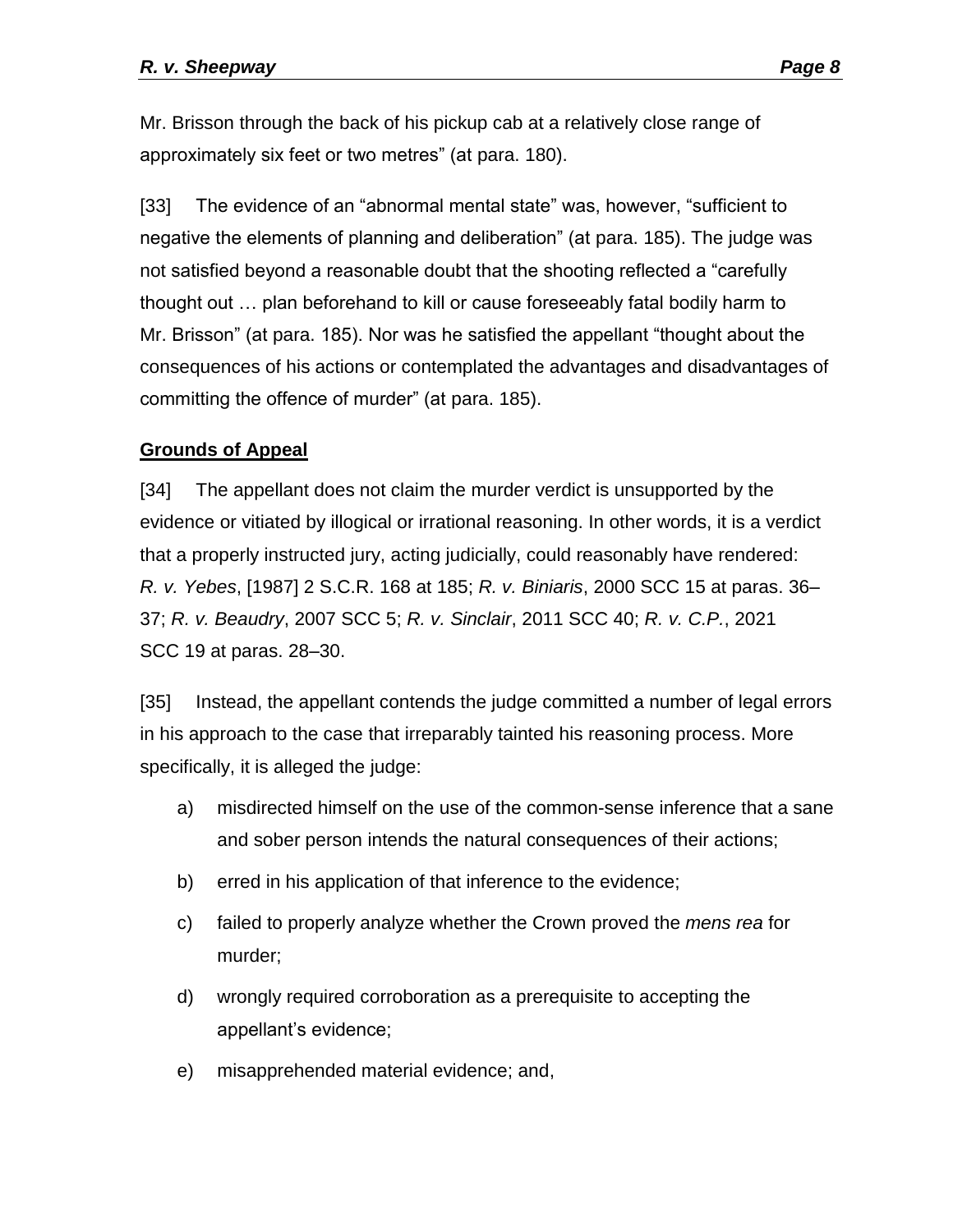f) erred in admitting the evidence of a rebuttal expert called by the Crown.

### <span id="page-8-0"></span>**Standards of Review**

[36] Where the appellant alleges an error of law, the standard of review is correctness: *Housen v. Nikolaisen*, 2002 SCC 33 at para. 8. Questions of fact are reviewed on a standard of palpable and overriding error: *Housen* at para. 10. The same is true for matters of mixed fact and law unless the appellant is able to demonstrate an extricable legal error. In the latter circumstance, a standard of correctness applies: *Housen* at paras. 26–28.

# <span id="page-8-1"></span>**Discussion**

[37] Before addressing each ground of appeal, there are two issues of overarching importance that require mention.

[38] First, at the trial, the defence admitted that the appellant was culpable of manslaughter. The judge referred to this admission in his reasons (at para. 1).

[39] When he testified, the appellant acknowledged responsibility for the death of Mr. Brisson and confirmed that he had "offered to plead guilty to a charge of manslaughter".

[40] An admission to manslaughter is also readily apparent from the closing submissions of defence counsel:

Mr. Sheepway is a killer, Your Honour, but he's not a murder[er]. And that, in essence, is the defence's position in these proceedings.

Now, make no mistake that the crime to which Mr. Sheepway is essentially admitting is a very serious crime, the crime of manslaughter, one which, especially in the circumstances in which it has been committed, will carry a hefty term of incarceration, but as for the crime of murder, well, he states emphatically that he did not commit that crime. And that is the defence's position.

…

… without any doubt whatsoever, the single most important issue from the defence's perspective is going to be what is the answer to the following question, "Did Mr. Sheepway intend to cause death or serious bodily harm likely to result in death to Mr. Brisson on August 28th?"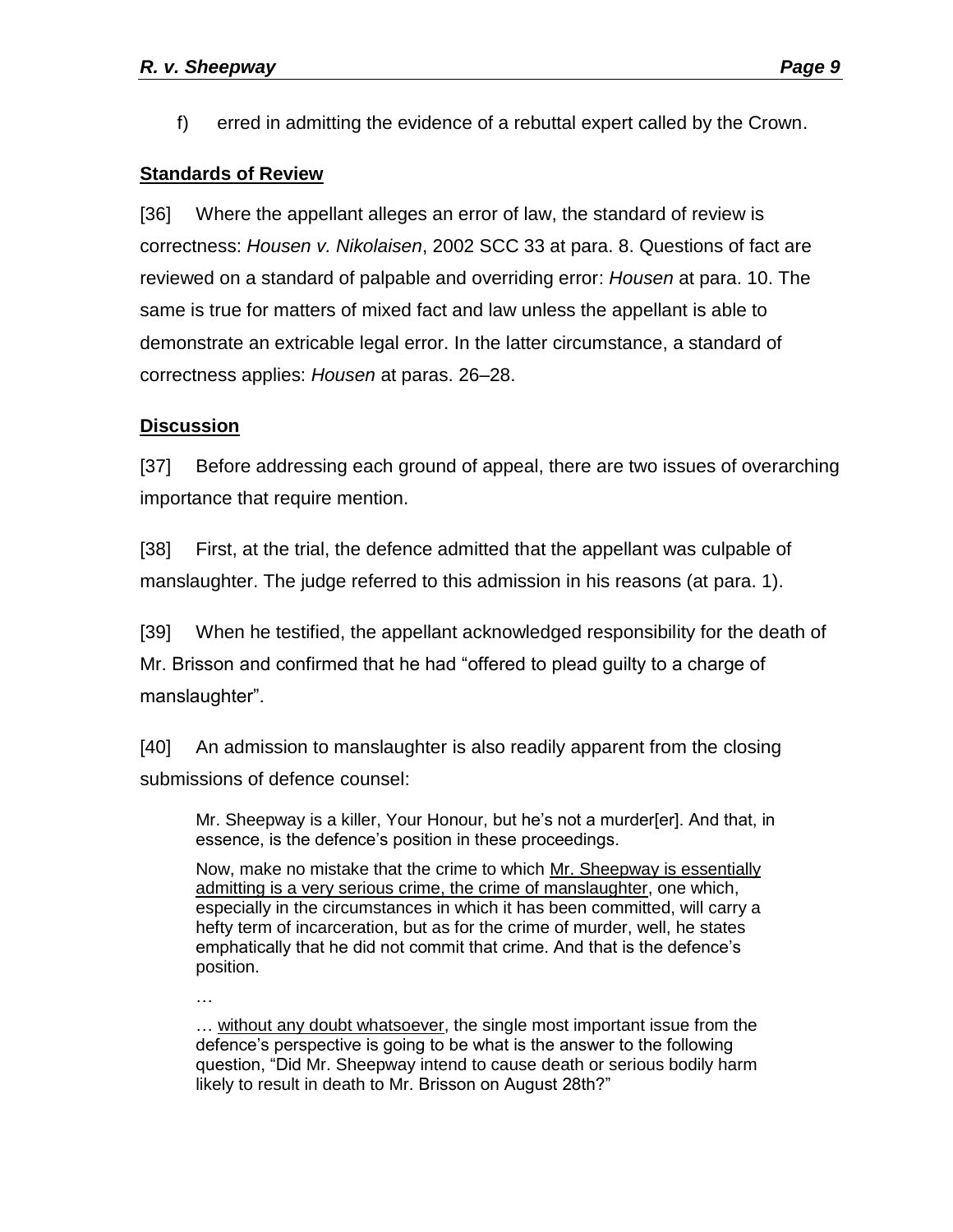…

… the issue is essentially one which is the dividing line in law between manslaughter and second-degree murder. From the defence's perspective, that's the question, is this manslaughter or second-degree murder. [Emphasis added.]

[41] In making this admission, the appellant accepted that in shooting Mr. Brisson, he voluntarily committed an unlawful act that caused Mr. Brisson's death. Furthermore, he accepted that, at a minimum, a reasonable person in all of the circumstances would have known or foreseen a risk of bodily harm that was neither trivial nor transitory: *R. v. Creighton*, [1993] 3 S.C.R. 3 at 42–45; *R. v. Javanmardi*, 2019 SCC 54 at paras. 30–31.

[42] To the extent that the submissions on appeal suggest something different for example, that the fatal shot was discharged involuntarily or without the objective foreseeability required for unlawful act manslaughter—that position would be contrary to what was admitted in the court below. In the absence of an argument alleging the ineffective assistance of trial counsel (which was not made here), I would not give effect to any such submission. The appellant did not seek an outright acquittal at the trial. Indeed, on appeal, he seeks a new trial based on alleged errors with the judge's conclusion about the specific intent for murder, or, in the alternative, a substituted conviction for manslaughter under s. 686(3) of the *Criminal Code.*

[43] Second, in assessing the errors said to have been committed by the judge, this Court must read the reasons as a whole and in the context of the record. The obligation to apply a functional and contextual approach to reasons for conviction was re-affirmed by the Supreme Court in *R. v. G.F.*, 2021 SCC 20:

[69] This Court has repeatedly and consistently emphasized the importance of a functional and contextual reading of a trial judge's reasons when those reasons are alleged to be insufficient .... Appellate courts must not finely parse the trial judge's reasons in a search for error …. Their task is much narrower: they must assess whether the reasons, read in context and as a whole, in light of the live issues at trial, explain what the trial judge decided and why they decided that way in a manner that permits effective appellate review. …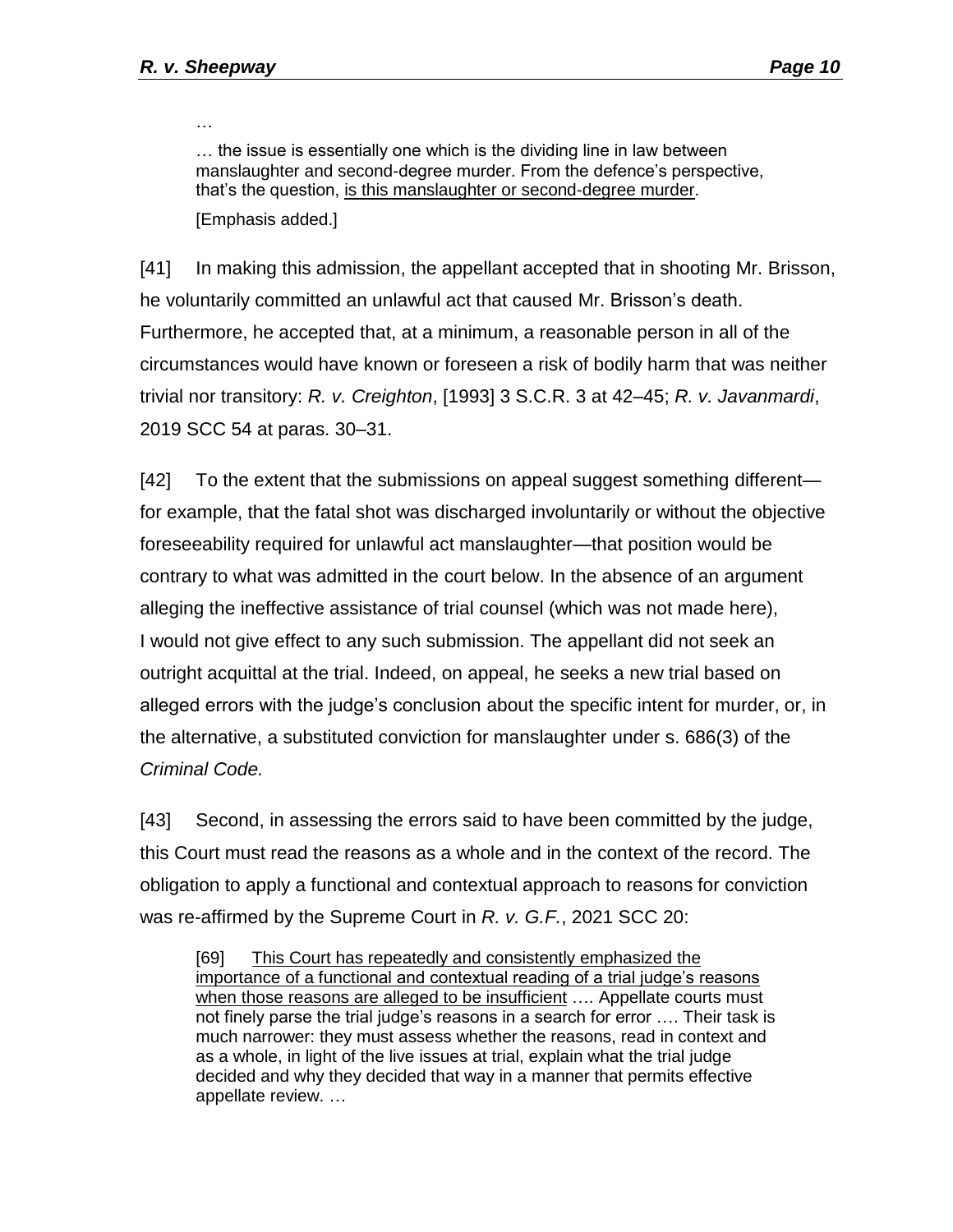[71] The reasons must be both factually sufficient and legally sufficient. Factual sufficiency is concerned with what the trial judge decided and why …. Factual sufficiency is ordinarily a very low bar, especially with the ability to review the record. Even if the trial judge expresses themselves poorly, an appellate court that understands the "what" and the "why" from the record may explain the factual basis of the finding to the aggrieved party ….

[Emphasis added; internal citations omitted.]

[44] It is not the role of this Court to "search [the reasons] for error": *G.F.* at para. 69. Rather, the appellant bears the onus of establishing a principled basis for appellate intervention. That onus is not met by "merely pointing to ambiguous aspects of the trial decision. Where all that can be said is a trial judge may or might have erred, the appellant has not discharged their burden to show actual error": *G.F.*  at para. 79.

# **a) No Misdirection on the Common-Sense Inference**

<span id="page-10-0"></span>[45] The principles governing use of the common-sense inference are well-established. As explained by Justice Watt in *R. v. Debassige*, 2021 ONCA 484:

[79] It is commonplace for jurors to be instructed that in deciding whether the mental or fault element in murder has been proven beyond a reasonable doubt, they are entitled to rely on the common-sense inference that a person intends the natural and probable consequences of their acts. However, the jurors must also understand that the inference can only be drawn after they have considered the whole of the evidence, including evidence of the accused's consumption of alcohol and drugs: [*R. v. Daley*, 2007 SCC 53] at para. 58; *R. v. Seymour*, [1996] 2 S.C.R. 252 at para. 23.

[Emphasis added.]

[46] This same point was emphasized in *R. v. Walle*, 2012 SCC 41. Writing on behalf of the Supreme Court, Justice Moldaver held it is "critical" that the jury:

[65] ... be made to understand, in clear terms, that in assessing the specific intent required for murder, it should consider the whole of the evidence that could realistically bear on the accused's mental state at the time of the alleged offence. The trial judge should alert the jury to the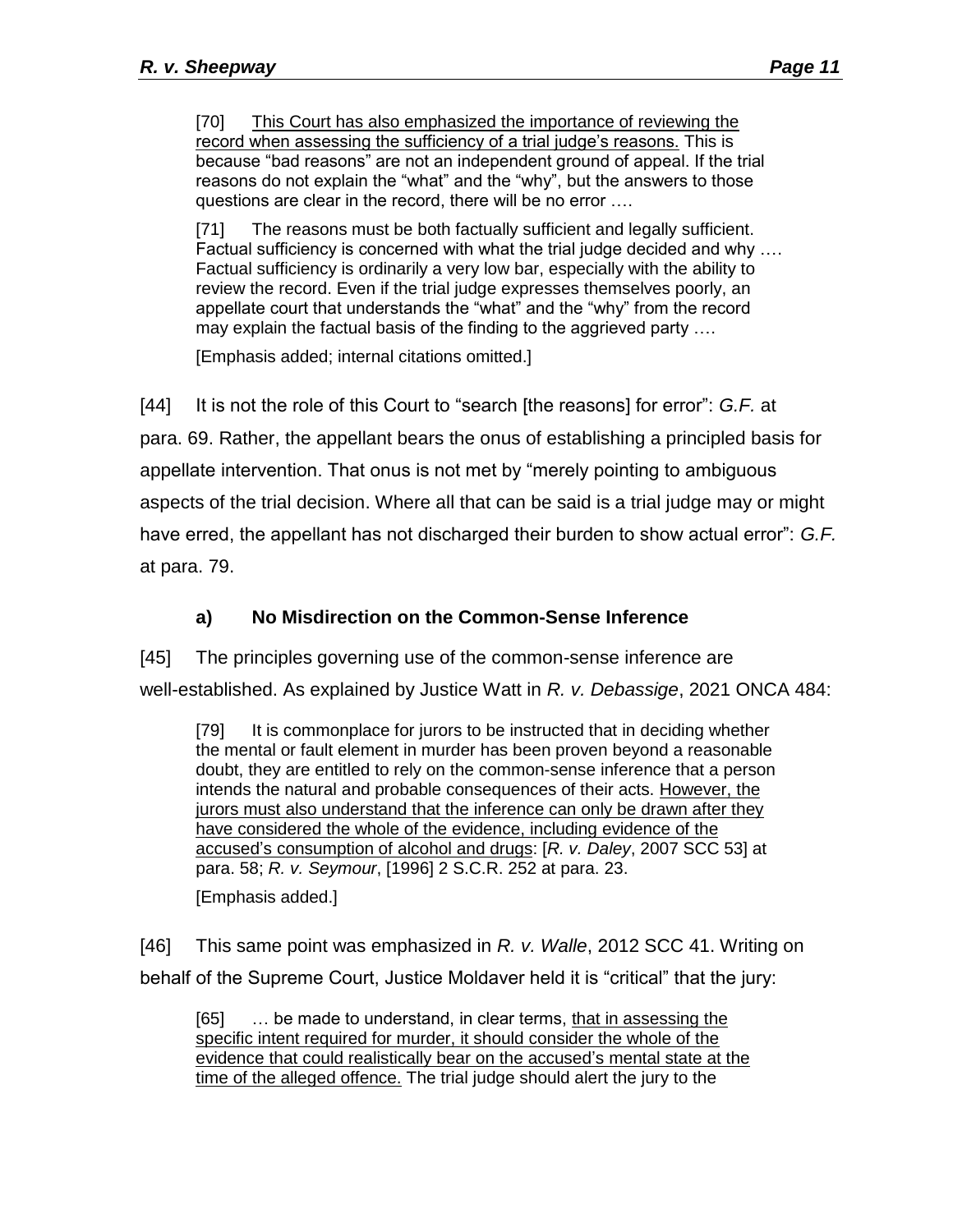pertinent evidence. How detailed that recitation should be will generally be a matter for the trial judge, in the exercise of his or her discretion.

[66] After the jurors have been alerted to the pertinent evidence, they should be told that if, after considering the whole of the evidence, they believe or have a reasonable doubt that the accused did not have one or the other of the requisite intents for murder at the time the offence was committed, then they must acquit the accused of murder and return a verdict of manslaughter.

[67] If, however, there is no evidence that could realistically impact on whether the accused had the requisite mental state at the time of the offence, or if the pertinent evidence does not leave the jury in a state of reasonable doubt about the accused's intent, then the jury may properly resort to the common sense inference in deciding whether intent has been proved.

[Emphasis added.]

See also *R. v. Spence*, 2017 ONCA 619 at para. 45.

[47] The appellant says the judge erroneously treated the common-sense inference as mandatory rather than permissive. He also wrongly instructed himself that in the absence of evidence establishing severe intoxication or mental abnormality at the time of the shooting, the court was duty-bound to apply the inference. This misdirection, says the appellant, resulted in the judge not asking himself whether—on the whole of the evidence in this case—the common-sense inference *could* be drawn.

[48] The Crown says there was no misdirection. The judge understood that the common-sense inference is permissive and may only be relied upon after a thorough assessment of the entirety of the evidence, including any evidence of intoxication or other form of mental impairment. There is also no indication the judge imposed a burden on the appellant to displace the inference by establishing a particular level of intoxication or mental impairment.

[49] I agree with the Crown that the judge's reasons reflect a correct understanding of the common-sense inference, its permissive nature and how it is to be applied.

[50] Before analyzing the evidence relevant to the issue of intent, the judge instructed himself with reference to *R. v. Robinson*, 2010 BCSC 368. In that case, it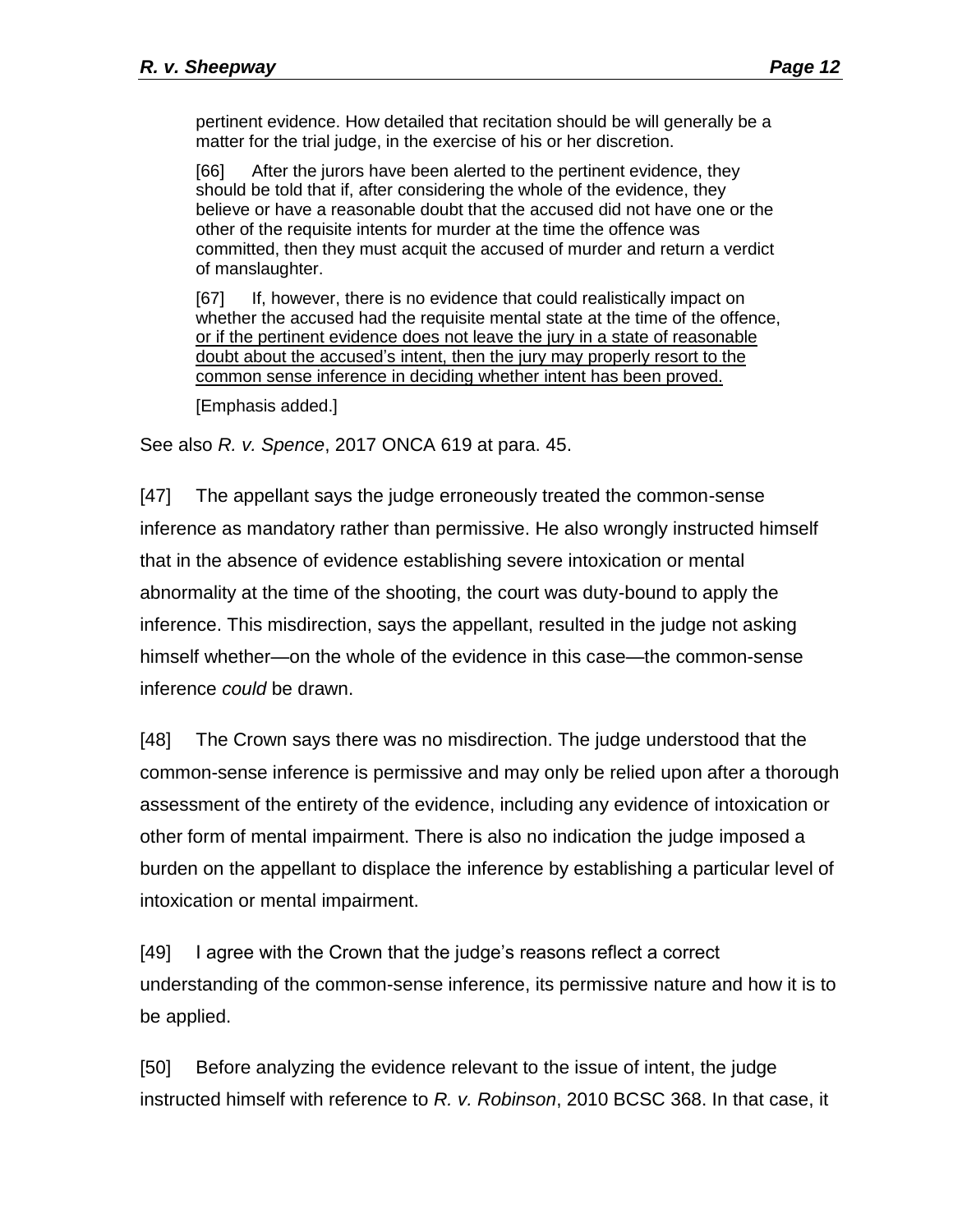was noted that intent can be proved based on inferences drawn from established facts. *Robinson* went on to explain that in deciding intent, "use may be made of the common sense inference that a sane and sober person intends the natural consequences of [their] acts." In other words, the inference is permissive. Furthermore, "there may be circumstances that cast doubt on whether one can safely rely on the common sense inference". This includes evidence of intoxication or a "mental condition that falls short of a mental disorder that renders the accused not criminally responsible": *Robinson* at para. 107.

[51] The judge also referred to *R. v. Harding*, 2008 BCSC 265, which states:

[122] The legal inference that a person intends the natural consequences of his actions is relevant to proof of intention. When the accused raises issues that call this into question, the Crown must prove beyond a reasonable doubt that the accused actually foresaw the natural consequences of his act, i.e. the death of the victim ….

[123] The adequacy of proof is a question of fact, based upon the whole of the evidence relevant to the issue of intent.

[Emphasis added.]

[52] After reviewing these cases, the judge said this: "Thus, the common sense inference can be rebutted either by evidence of intoxication or by evidence of a mental condition relevant to intent" (at para. 10, emphasis added).

[53] The appellant says use of the word "rebutted" shows that contrary to the principles canvassed in *Robinson* and *Harding*, the judge treated the common-sense inference as a presumption, rather than permissive. In doing so, he improperly placed an onus on the defence.

[54] In my view, the appellant has made too much of the use of the word "rebutted". Indeed, this is language the Supreme Court itself has used more than once when addressing the common-sense inference. See *R. v. Daley*, 2007 SCC 53 at paras. 50, 141, and *R. v. Seymour*, [1996] 2 S.C.R. 252 at para. 23.

[55] In *R. v. Gould*, 2008 ONCA 855, use of the word "rebut" was held to not translate into a defence onus (at para. 15). In *Spence*, cited earlier, a passage from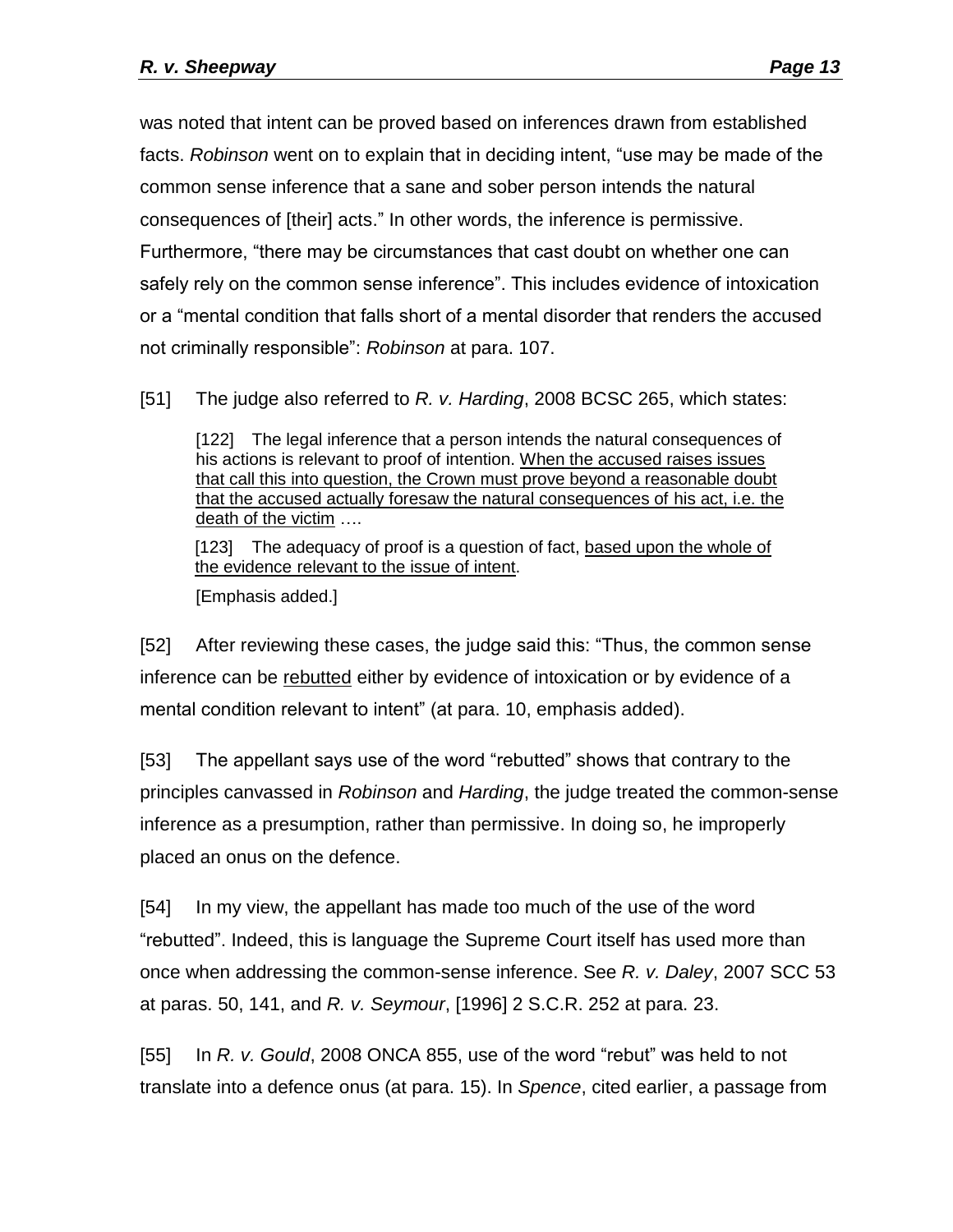jury instructions telling jurors that evidence of mental impairment may "rebut the common sense inference" was described as "unobjectionable" (at paras. 35–36). The Court of Appeal for British Columbia has also used the word "rebut" when discussing the common-sense inference. See, for example: *R. v. Arjun*, 2015 BCCA 273 at para. 29, and *R. v. Kahnapace*, 2010 BCCA 227 at para. 42.

[56] In any event, I am satisfied that in this case, the judge appreciated that the common-sense inference is permissive, and, importantly, he did not apply the inference as a presumption.

[57] Instead, before relying on the inference, the judge asked himself whether the evidence of the appellant's drug consumption or withdrawal raised a reasonable doubt about his subjective foresight at the time of the shooting. It was only after he found it did not that the judge considered it "appropriate" to invoke the commonsense inference:

[180] In the result, I do not find that the evidence of Mr. Sheepway's crack cocaine consumption or the evidence of his craving for the drug leaves me in a state of reasonable doubt as to whether he knew that death would likely result if he shot towards Mr. Brisson through the back of his pickup cab at a relatively close range of approximately six feet or two metres. In those circumstances, I am persuaded that it is appropriate to rely upon the common sense inference that a sane and non-intoxicated person intends the natural consequences of their acts. In my view, the natural consequence of Mr. Sheepway firing two 12-gauge slugs into the back of Mr. Brisson's truck, on the driver's side, with Mr. Brisson seated in the driver's seat, and especially given Mr. Sheepway's proficiency with the weapon, was that Mr. Sheepway meant to cause Mr. Brisson bodily harm that he knew was likely to cause his death and was reckless whether death ensued or not.

[Emphasis added.]

[58] As I read this paragraph, the judge's understanding and application of the common-sense inference accords with *Walle*. He assessed whether the "pertinent evidence" left him in a state of reasonable doubt about the appellant's intent and, *once he determined it did not*, he "resort[ed] to the common sense inference in deciding whether intent [had] been proved": *Walle* at para. 67. The judge's use of the word "appropriate" in para. 180 is consistent with a contextually-informed discretionary determination to rely on the inference.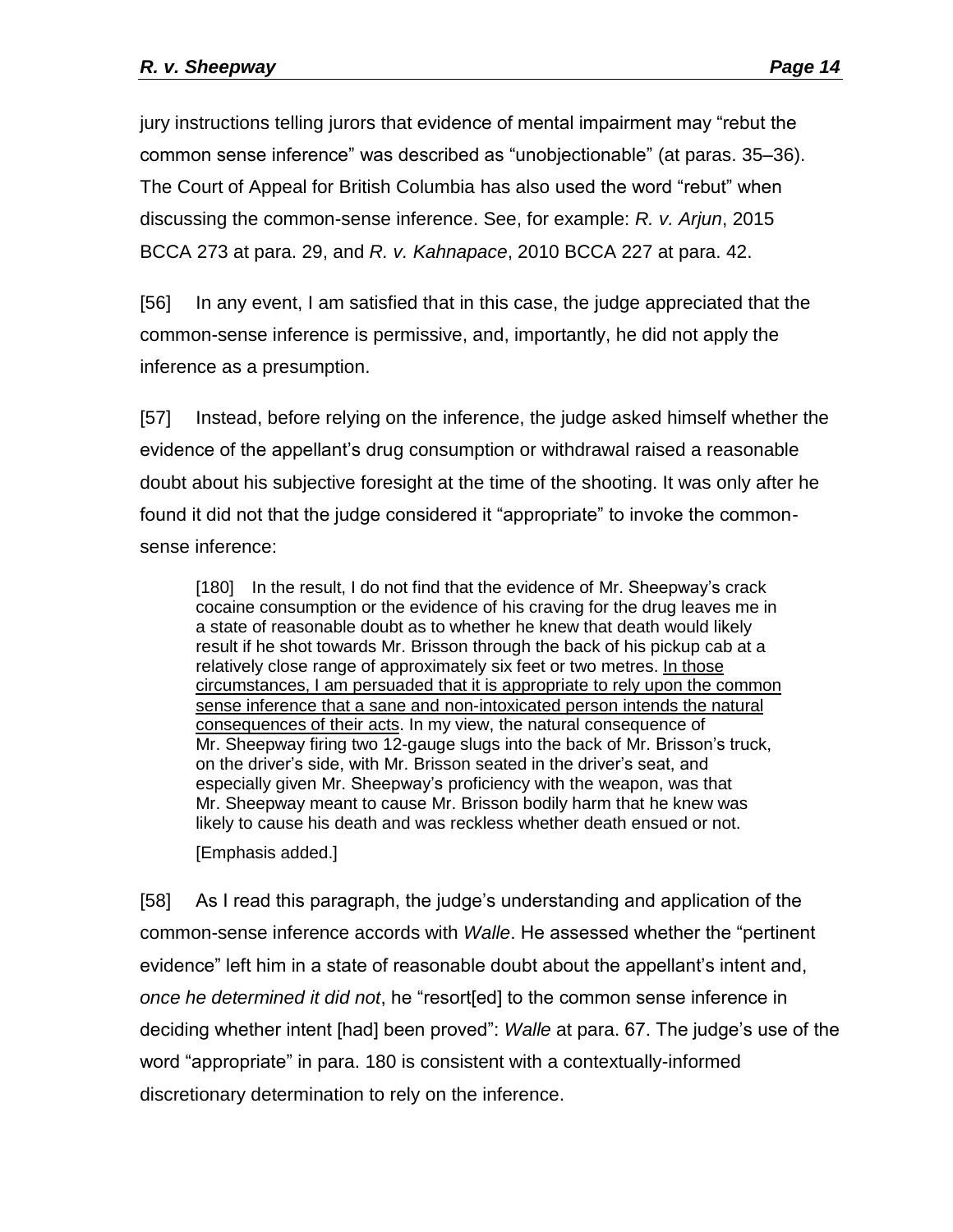[59] The appellant's complaint that the judge considered himself duty-bound to apply the common-sense inference in the absence of evidence of severe intoxication or mental impairment or abnormality is also not borne out by the record.

[60] When setting out the legal principles that would govern his consideration of specific intent, the judge referred to *Daley*. In *Daley*, the majority noted that "for certain types of homicides, where death is the obvious consequence of an accused's act, an accused might have to establish a particularly advanced degree of intoxication to successfully avail himself or herself of an intoxication defence" (at para. 42, emphasis added).

[61] The judge's reference to *Daley* immediately followed his comment about "rebutt[ing]" the common-sense inference. However, he did not link *Daley* to the application of that inference and instruct himself, as suggested by the appellant, that the common-sense inference must be applied in the absence of evidence showing an advanced degree of intoxication. Rather, as I read his reasons, the judge referred to *Daley* in relation to the defence of intoxication *generally*, as it applies to offences of specific intent.

[62] Moreover, he did so as part of the overarching legal framework he set out for himself before engaging with the evidence to determine the facts and resolve the principal issues before him (at paras. 5–11). As part of that framework, the judge also recognized that "[t]he extent of intoxication and … the extent to which an accused is suffering from an abnormal mental state, sufficient to advance a successful defence to a specific intent offence may vary, depending upon the type of offence involved" (at para. 11, emphasis added). In other words, the issue is determined case-by-case and is contextually informed.

[63] After setting out the relevant legal principles, the next reference to *Daley* does not appear until para. 181 of the judge's reasons. By this time, he had determined that the evidence of the appellant's consumption of crack cocaine and the effect of his cravings for crack cocaine did not raise a reasonable doubt on the issue of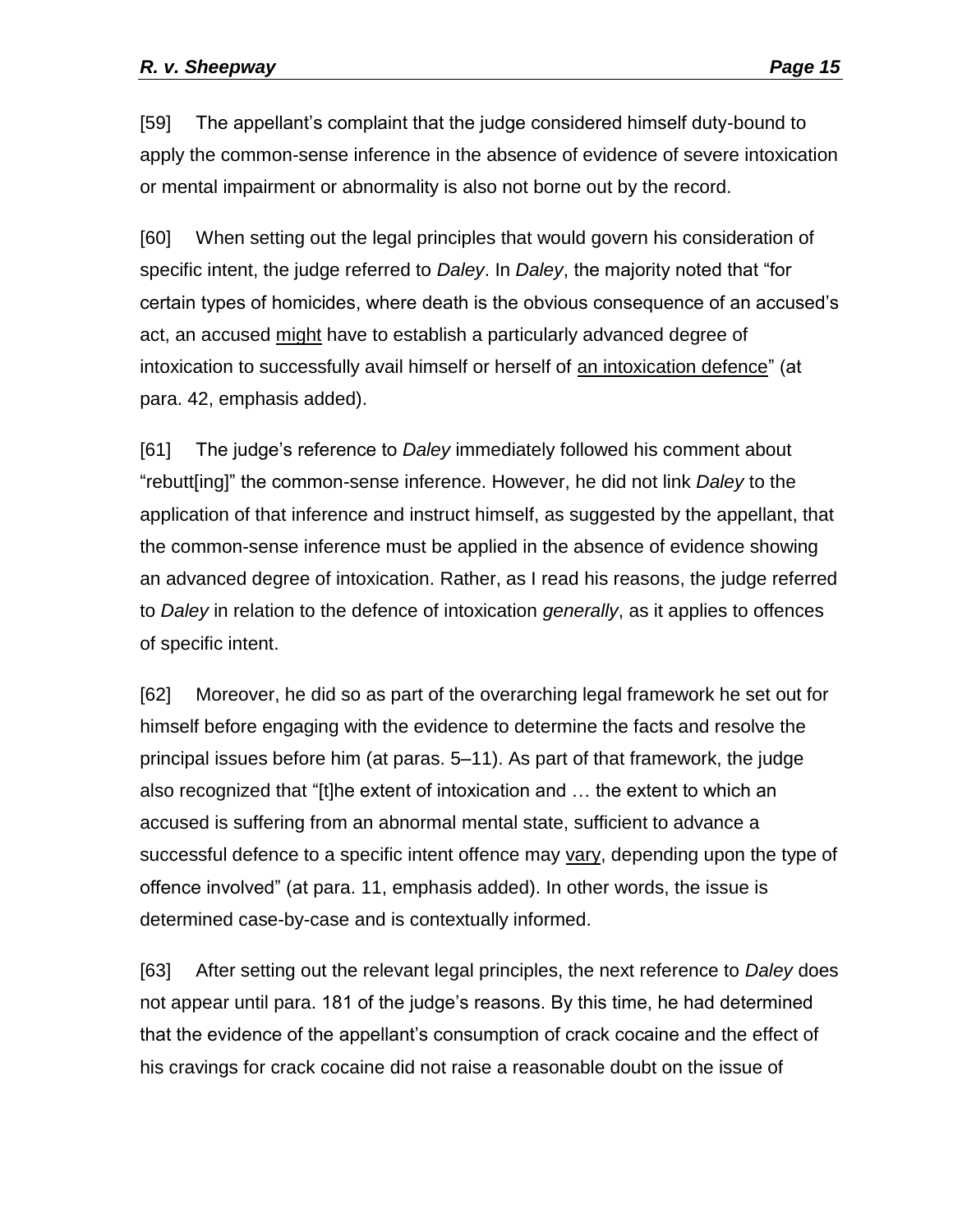specific intent and, *in those circumstances*, the judge considered it appropriate to rely on the common-sense inference (at para. 180).

[64] It is apparent that in reaching this conclusion, the judge considered the majority's comment in *Daley* that in cases where death is the obvious consequence of an unlawful act, a "particularly advanced degree of intoxication" will generally be required to raise a reasonable doubt on the issue of specific intent. However, this was but one factor in his analysis and, importantly, the judge made factual findings that supported a *Daley-*like view of the material events.

[65] He found that after the first shot during the struggle over the gun, the appellant discharged "at least two additional shots" into the back of Mr. Brisson's vehicle (at paras. 141, 179), one of which caused Mr. Brisson's death. The judge also found that the "fatal shooting … was no accident" (at para. 177). For both shots, the appellant "would have had to have cocked and loaded his 12-gauge shotgun" in order to fire the shots (at para. 179). The appellant "shot towards Mr. Brisson through the back of [Mr. Brisson's] pickup cab at a relatively close range of approximately six feet or about two metres" (at paras. 180–181). He was "proficient with the shotgun" (at para. 181). Finally, he "exhibited numerous examples of rational, linear and goal-directed behaviour both immediately before and after the shootings" (at para. 176).

[66] In light of these findings, the judge's invocation of *Daley* was not misplaced. This was a homicide in which it was reasonably open to the trier of fact to find that death was an obvious consequence of the appellant's conduct (*Daley* at para. 42). I see no misdirection here.

# **b) Judge was Entitled to Invoke the Common-Sense Inference**

<span id="page-15-0"></span>[67] In addition to legal misdirection, the appellant says the judge was clearly wrong to invoke the common-sense inference. In particular, the appellant contends that in relying on the inference, the judge failed to give meaningful effect to the evidence relevant to drug cravings and the associated withdrawal symptoms. The judge considered the appellant's *consumption* of cocaine on the day in question;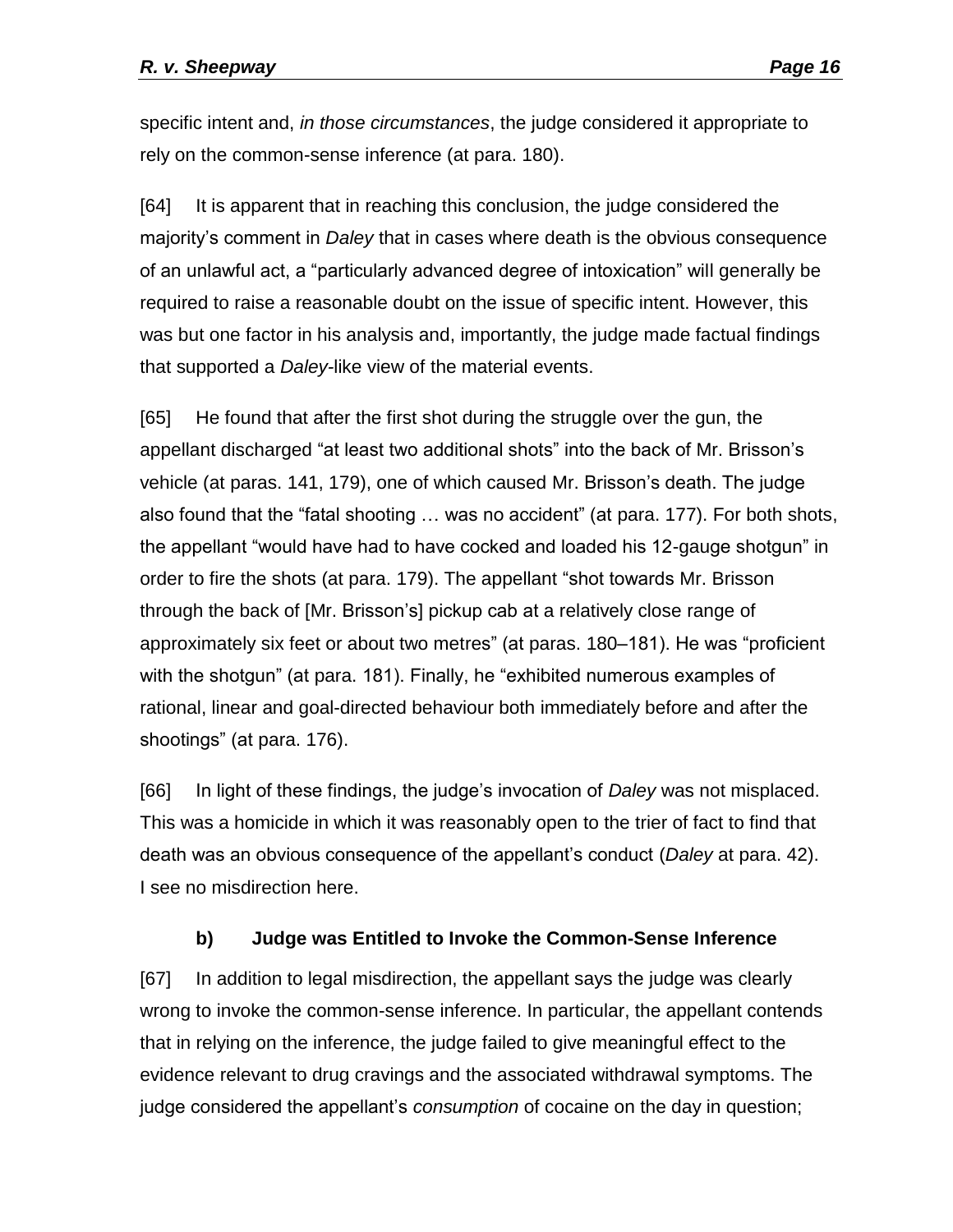however, he failed to consider the effect of *withdrawal* on the appellant's mental state. From the appellant's perspective, the evidence overwhelmingly pointed to impairment of the appellant's thinking processes at the time of the shooting, sufficient to negate a specific intent.

[68] The complaint is articulated this way in the appellant's factum:

… there was powerful evidence surrounding crack cocaine withdrawal and cravings presented at trial that warranted critical examination, not [the] least of which [was] Dr. Lohrasbe's opinion evidence that the appellant's mental state was certainly abnormal in ways that would raise a reasonable doubt about whether the appellant possessed the requisite murderous intent.

[69] The Crown says that before invoking the common-sense inference, the judge did consider the evidence of the effect of the appellant's cravings for crack cocaine (at para. 180 of the reasons for judgment). Furthermore, on the entirety of this evidence, it was reasonably open to him to find that the common-sense inference was nonetheless available (at para. 180).

[70] The defence expert, Dr. Lohrasbe, opined that in August 2015, the appellant was suffering from severe "cocaine and marijuana dependency". He ruled out the possibility of psychosis at the time of the offence. However, the appellant's "mental state was most certainly abnormal". Prior to the offence, the appellant had been "thrown into some kind of dysfunction that was affecting him psychologically" and the dysfunction caused the appellant to be "mentally something other than his normal self":

… the amount of time he was spending thinking about cocaine and planning to get his next high was increasing. The amount … he was using in order to get a high was also starting to increase, which is classic with dependency. And there was a sort of falling away of his involvement in the things that gave him joy and purpose in his life.

So a very disorienting experience. Normality starts to fall away because all that matters is your preoccupation with the drug.

And then—so he's got his suicidality. He's got his mood instability. He's not sleeping well. And the driving force behind his behaviours was the craving for more cocaine.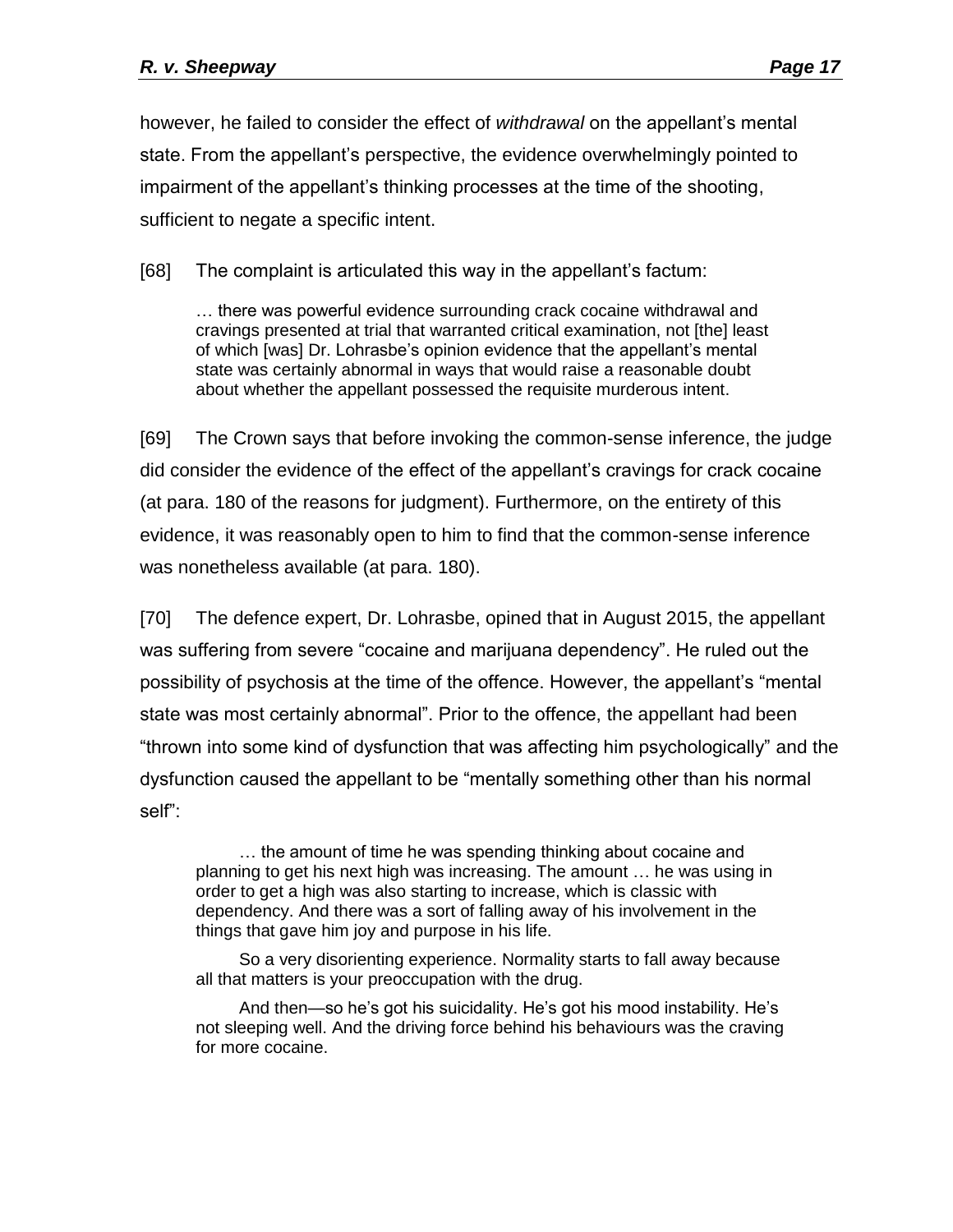I think that was the mindset that I would characterize as an abnormal mental state that built up to this offence.

[Emphasis added.]

[71] In his testimony, Dr. Lohrasbe adopted a conclusion he previously set out in a

report prepared for the purpose of trial, namely, that:

Taken as a whole, the information [about the appellant] strongly suggests that he would likely have been hyper-reactive, abnormally sensitive to incoming stimuli at the time of the confrontation with [Mr. Brisson], with immediate impulsive behavioural responses. During that rapidly-evolving scenario … his capacities for making quick, rational decisions, much less for reflective thought, were almost surely very impaired.

[Cocaine craving] hijacks awareness …. It makes you preoccupied …. It disconnects you from the things that normally inform your judgment and your decisions.

… … the cocaine built up over the weeks prior had become the driving force in [the appellant's] life and the compulsion to get more was his total preoccupation ….

…The cravings were the driving force.

…

…

…

… in that mindset, [the appellant] did not have insight, he did not grasp the consequences. He reacted, the reaction being focused on obtaining more drugs.

[72] Dr. Lohrasbe was asked about goal-directed behaviour by the appellant before, during and after the shooting of Mr. Brisson, and whether this behaviour detracted from the possibility he was experiencing an abnormal mental state at the time of the offence. Dr. Lohrasbe said it did not. "[G]oal-directed behaviour can coexist with grossly abnormal mental states." The appellant had a lengthy history of managing his drug dependency by "maintaining a façade of normality"; as such, it would not be surprising to see goal-directed behaviour surrounding the offence. From Dr. Lohrasbe's perspective, the existence of that behaviour did not tell him much about what was going on in the appellant's mind when he shot Mr. Brisson.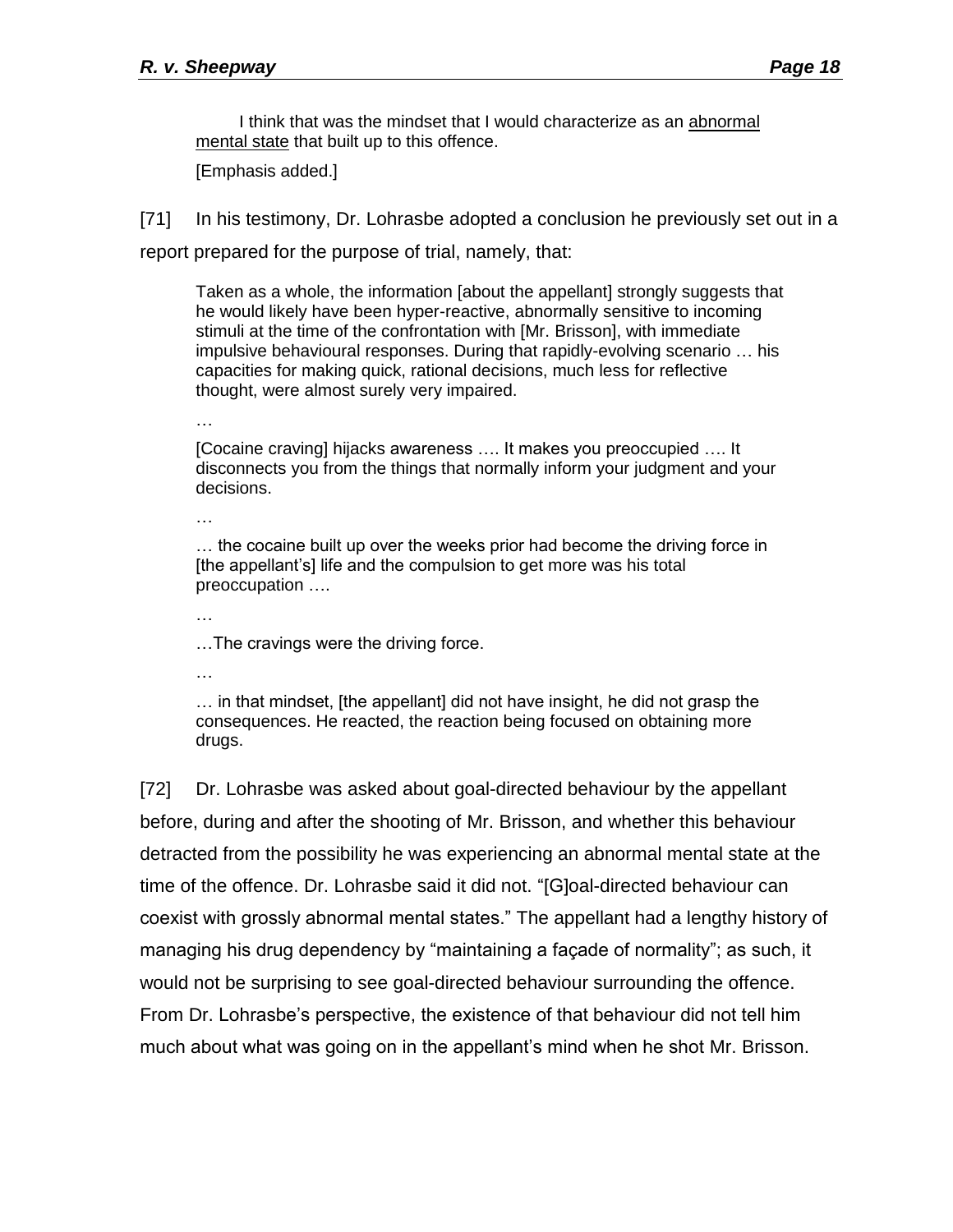[73] In cross-examination, Dr. Lohrasbe confirmed that he saw no evidence of cocaine-induced psychosis, delusionary thinking, abnormal perceptions or abnormal memory at the time of the shooting. Furthermore, one of the assumptions underlying his opinion about the appellant's mental state was that the appellant consumed "significant amounts of cocaine" in the "days and hours leading up to" the shooting. However, Dr. Lohrasbe acknowledged he did not know how much cocaine the appellant actually had in his system. He also acknowledged that without knowing the amount and purity of the cocaine, he could not be certain about the anticipated effects of the cocaine on the appellant.

[74] It was Dr. Lohrasbe's opinion that the "entire sequence of events" at the time of the shooting was "driven by [the appellant's] need to get more cocaine". Mr. Brisson's "unexpected reaction to the threat [of the shotgun] … mobilize[d] [the appellant's] hyper-reactivity that comes with cocaine intoxication and withdrawal." The discharging of the shotgun formed part of that hyper-reaction. The "whole scene, the whole situation once the confrontation began … got a hyper-reactive kind of response from [the appellant]."

[75] In his reasons at paras. 142–155, the judge thoroughly reviewed Dr. Lohrasbe's evidence (both his testimony and his written report, which was admitted into evidence). The judge understood that the "abnormal mental state" testified to by Dr. Lohrasbe was grounded in evidence relevant to the appellant's cocaine *use* on the day in question and to his ongoing *dependency* (at para. 143). The judge appreciated that either of those conditions carried the potential to trigger a level of irritability and hyper-reactivity that can "hijack" a person's awareness:

[148] ... because of the jagged natures of the highs and lows, there is a general kind of irritability as well as hyper-reactivity. This means that users respond very impulsively and very quickly to incoming stimuli when they are coming down from cocaine. At the same time they are often hyper-focused on getting more drugs, and in that sense their awareness is essentially hijacked by the craving.

[Emphasis added.]

See also paras. 1, 4, 147 and 180 of the reasons for judgment.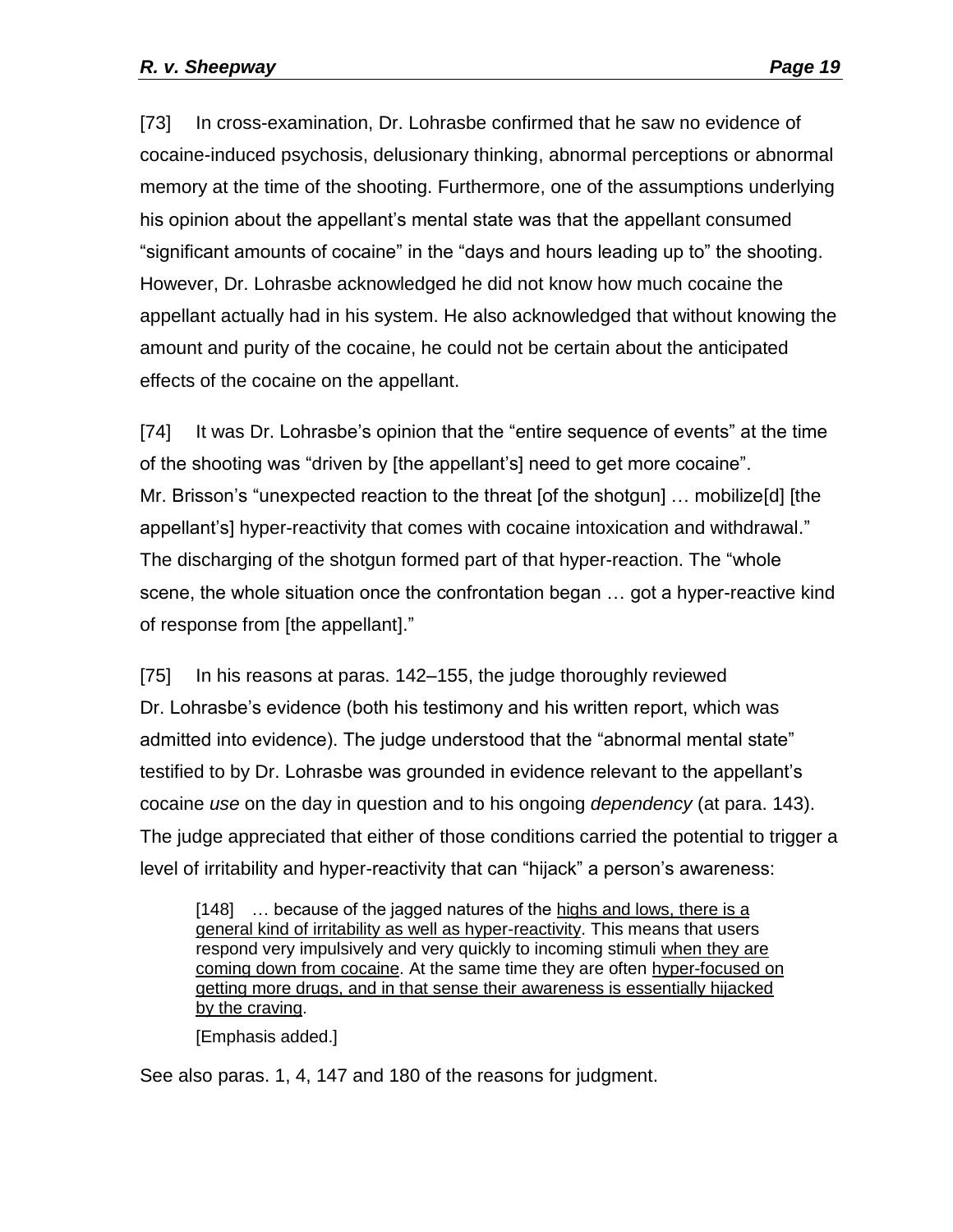[76] As correctly pointed out by the Crown, the judge was not bound to accept Dr. Lohrasbe's evidence or to assign it particular weight. Rather, the judge was entitled to consider whether this evidence rendered the common-sense inference improper in the circumstances of the case, based on the evidence as a whole.

[77] In my view, that is what the judge did.

[78] Although he appreciated the effect of Dr. Lohrasbe's evidence and its relevance to the issue of specific intent, the judge weighed that evidence in the context of other evidence adduced at the trial and his related findings. This is clear from his reasons.

[79] In not giving effect to the appellant's assertion of an "abnormal mental state", the judge considered: (1) his rejection of the appellant's testimony that he "wasn't thinking" when he fired at the back of Mr. Brisson's truck (at para. 172); (2) the "minimal" evidence surrounding the actual amount of cocaine in the appellant's system at the time of the shooting and its expected effect (at para. 174); (3) there was "nothing" about the appellant's "behaviour or self-described thought process immediately before the shootings" to indicate mental impairment (at para. 175); (4) the appellant's admission to a third party that the shooting of Mr. Brisson was not accidental (at para. 177); (5) his acknowledgment to the police that he "purposefully" shot at the back of the truck (at para. 178); and (6) the finding that the appellant shot twice at the rear of Mr. Brisson's truck with the latter sitting in the driver's seat, had to cock and load the shotgun for each of those shots, and discharged them at a "relatively close range" (at paras. 179–180).

[80] The judge also had before him the evidence of the Crown's rebuttal witness, Dr. Klassen. Dr. Klassen agreed with Dr. Lohrasbe's diagnosis of cannabis and cocaine dependence. He agreed that in some cases, linear, goal-directed behaviour can co-exist with an abnormal mental state. He also took no issue with the proposition that cocaine consumption can result in hyper-reactivity, both when high and when coming down from the drug. Dr. Klassen agreed, generally, with Dr. Lohrasbe's evidence about the effects of cocaine cravings. However,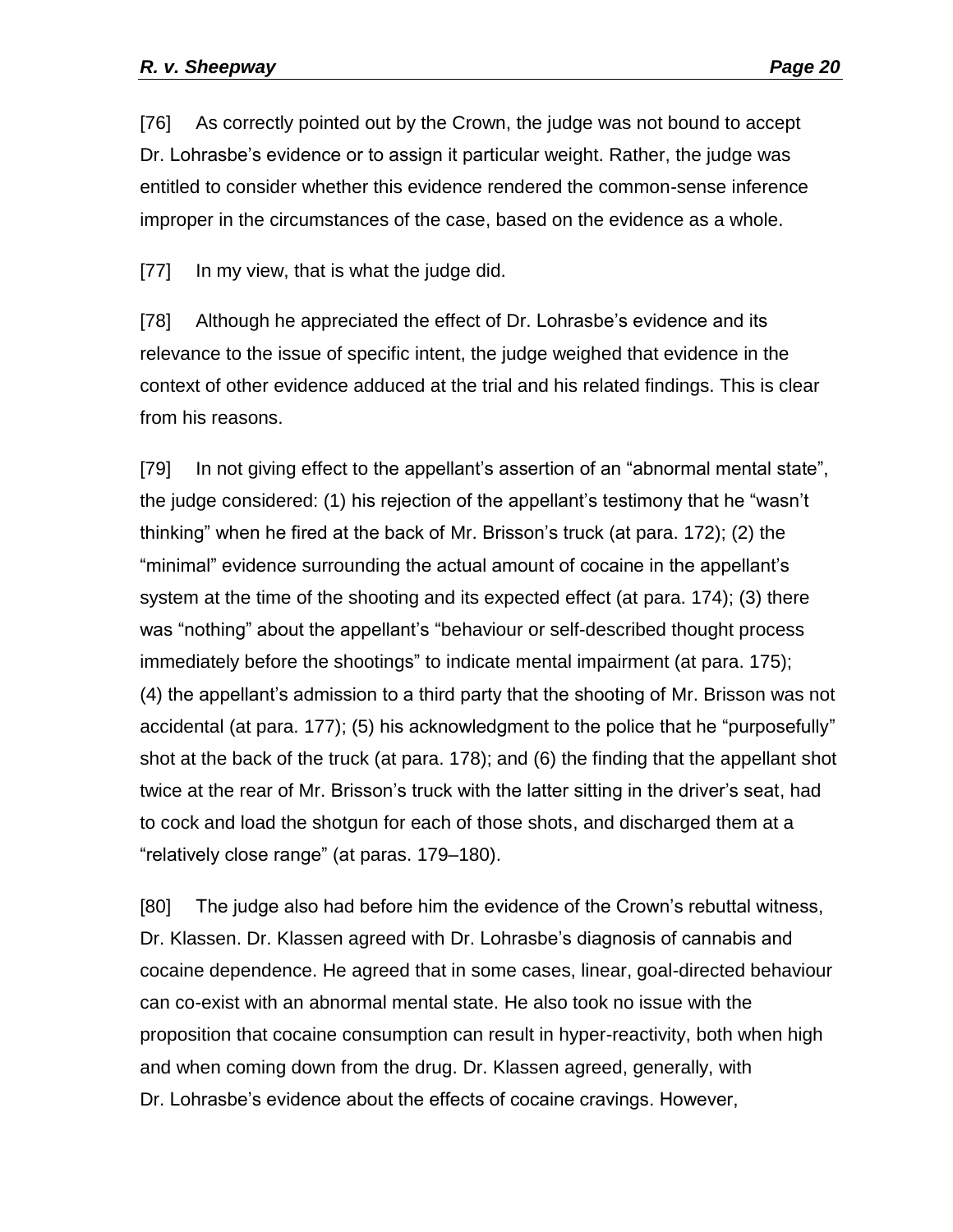Dr. Klassen testified that the appellant's description of the events surrounding the shooting, as relayed to him, was "not strongly imbued with acute effects of cocaine intoxication". Based on the material he reviewed and the appellant's self-report, Dr. Klassen did not see evidence of "an apparently disorganizing level of cocaine [consumption] or intoxication".

[81] I do not accept the appellant's proposition that in deciding to invoke the common-sense inference, the judge considered only the issue of consumption and did not turn his mind to the potential effect of withdrawal and cravings on the appellant's mental state.

[82] To the contrary, in addition to appreciating the nature of Dr. Lohrasbe's evidence, as set out at para. 148 of his reasons, the judge was alive to other evidence relevant to the appellant's drug use and the severity of his cravings. As made explicit in the reasons, this included the fact that: the appellant's "drive to get high daily was powerful and difficult to resist" (at para. 12); he had a propensity for "addictive behaviours" generally (at para. 13); in the months prior to the shooting, he was using crack cocaine once or twice a week (at para. 16); by the end of August 2015, his use of crack cocaine had "increased to a daily habit" (at paras. 18, 60); his days were "spent fighting off, or indulging in, cravings for more cocaine" (at para. 18); on the night prior to and the morning of the shooting, he had been smoking crack cocaine (at para. 60); after obtaining cocaine from Mr. Brisson on the day in question, he consumed the drugs, but did not feel he was "high enough" and wanted more (at para. 61); and the appellant's testimony that he did not know what he was thinking when he pulled the trigger, "other than he thought Mr. Brisson was about to leave with the drugs" (at para. 67).

[83] In *Walle*, Justice Moldaver noted that:

[46] ... A failure of a judge to consider all the evidence relating to an ultimate issue of guilt or innocence constitutes an error of law: *R. v. Morin*, [1992] 3 S.C.R. 286, at p. 296; *R. v. J.M.H.*, 2011 SCC 45, [2011] 3 S.C.R. 197, at paras. 31-32. However, as Sopinka J. made clear in *Morin*, there is "no obligation in law on a trial judge to record all or any specific part of the process of deliberation on the facts", and "unless the reasons demonstrate that [a consideration of all the evidence in relation to the ultimate issue] was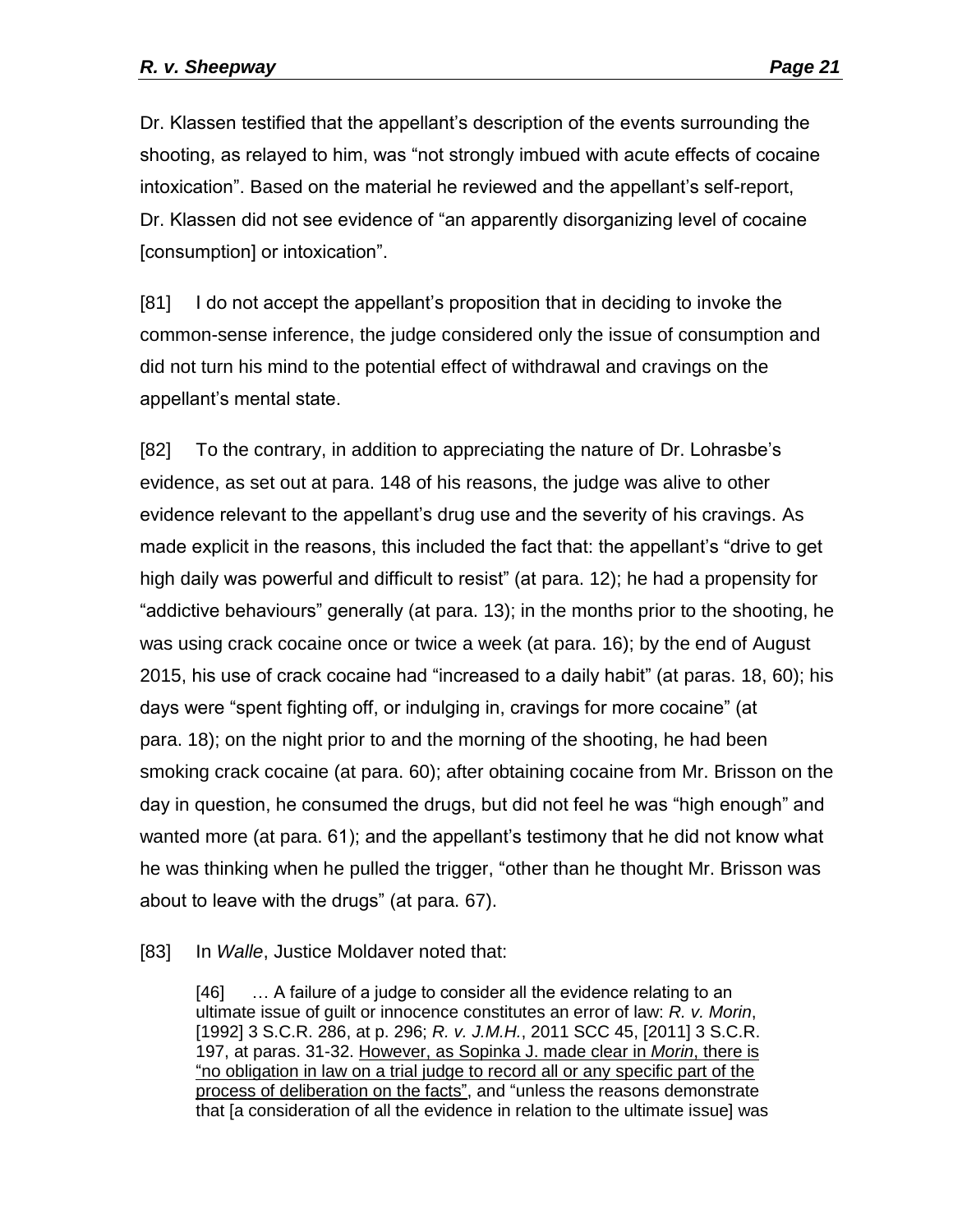not done, the failure to record the fact of it having been done is not a proper basis for concluding that there was error in law in this respect" (p. 296). … [Emphasis added.]

[84] I am satisfied, in this case, that the judge's reasons demonstrate he considered all of the evidence in deciding whether it was appropriate to apply the common-sense inference. Moreover, on the entirety of that evidence, it was reasonably open to him to invoke the inference.

# **c) Judge Did Not Err in His Analysis of Specific Intent**

<span id="page-21-0"></span>[85] Similar to the argument made in support of his second ground of appeal, the appellant contends the judge failed to properly analyze whether the evidence, considered as a whole, raised a doubt about the appellant's intention to cause death or to cause bodily harm that the appellant knew was likely to cause death and was reckless as to whether death would ensue. The appellant says this issue required a particularly close examination in light of: (1) the appellant's evidence that when he shot at the back of Mr. Brisson's truck, he was shooting at the metal beneath the window of the cab; (2) the trajectory and points of entry of the shots; (3) Mr. Brisson's position in the cab when shot; and (4) the evidence surrounding the cumulative effect of the appellant's consumption of and withdrawal from crack cocaine.

[86] The appellant says the evidence, taken in its entirety, points to "a knee-jerk reaction to shoot at a vehicle to prevent it from getting away, as a form of warning shot, rather than an intention to shoot at Mr. Brisson, much less to harm him" (appellant's factum at para. 136). The appellant acknowledges that in his reasons, the judge recited portions of the evidence that were relevant to the *mens rea*  analysis (including the expert evidence about cocaine consumption and cravings); however, he says the judge failed to actually "engage" with this evidence in any meaningful way. In particular, the judge failed to appreciate:

… [the] wider context of crack cocaine abuse leading to complete self-destruction, combined with a rapidly evolving situation of a robbery gone wrong calling for split-second decisions, an awkward shooting stance, a moving truck, a moving person, and clear testimony by the appellant that he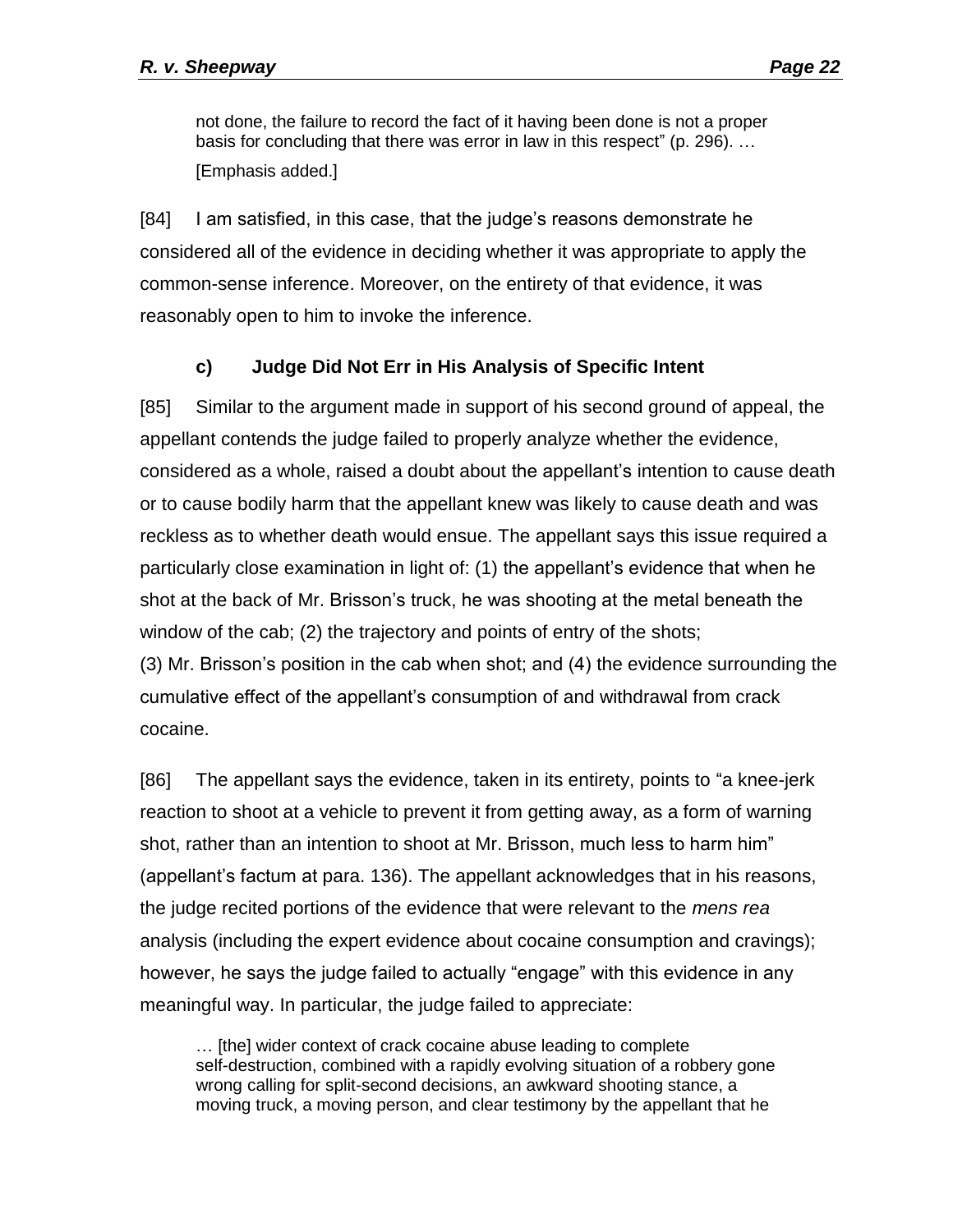did not shoot at Mr. Brisson when he turned around, but instead shot at the metal of the back of the truck thinking Mr. Brisson was not there, and without really thinking but instead being focussed on the drugs leaving.

[Appellant's reply factum at para. 20.]

[87] The Crown contends the judge did not err in his analysis of specific intent. After considering the evidence, in its entirety, the judge made a specific finding that the "fatal shooting of Mr. Brisson was no accident" (at para. 177). He was satisfied beyond a reasonable doubt that two shots were fired at the back of Mr. Brisson's truck and that when the appellant discharged each of those shots, he intended to cause Mr. Brisson bodily harm, he knew the bodily harm was likely to cause Mr. Brisson's death, and he was reckless as to whether death would ensue (at para. 173). In reaching this conclusion, the judge considered the evidence the appellant says he ignored. While the appellant disagrees with the inferences drawn by the judge and the factual conclusions reached by him, a disagreement over the interpretation of evidence does not provide a principled basis for finding reversible error.

[88] The Crown says that in advancing this ground of appeal, the appellant has taken a selective approach to the trial record, emphasizing his own narrative without regard to other evidence that either directly contradicts the appellant's version or renders it objectively implausible.

[89] For example, on appeal, the appellant has emphasized his testimony that when he shot at the back of Mr. Brisson's truck, he was shooting at the "metal that would have been between the lip of the [truck] box and the base of the [cab] window". However, in cross-examination, the appellant acknowledged that in one of the statements he provided to the police, he said he was pointing the gun *at* Mr. Brisson. The ballistics evidence also showed that the slug that penetrated the driver's side headrest (found to be the fatal shot) did *not* go through the metal beneath the back window (at para. 92). In other words, the point of entry was not consistent with the object of the appellant's purported aim.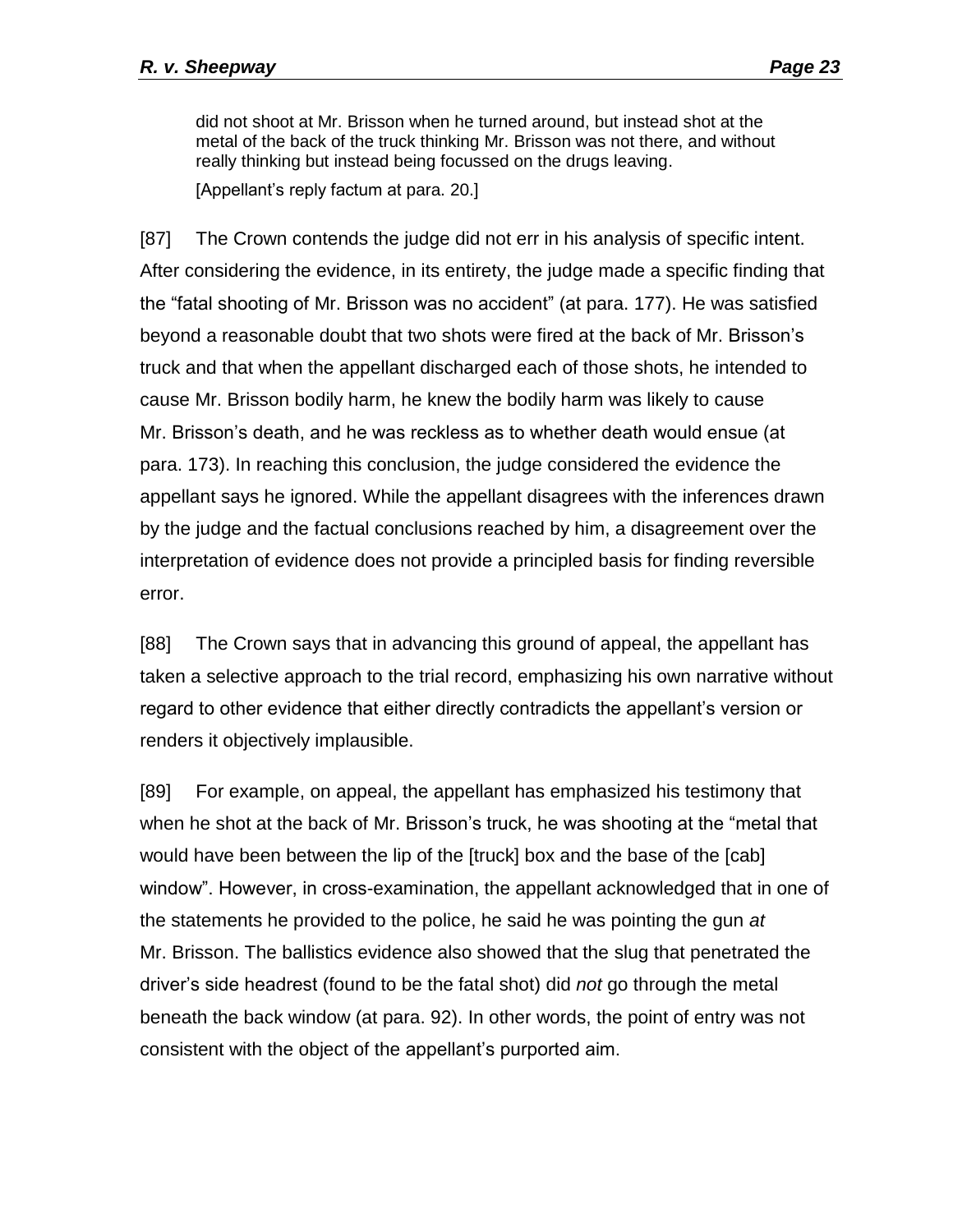[90] The appellant has also emphasized his testimony that when he shot at the back of the truck, Mr. Brisson was "pretty much laying down in the … front seat" of his vehicle. However, in cross-examination, the appellant agreed with Crown counsel that he could see Mr. Brisson through the rear window. He could see Mr. Brisson "leaning over, like his head would have been in and around the passenger seat like he was leaning that way". Mr. Brisson's body was not "obscured by the seats".

[91] The appellant has a view of how the shooting unfolded, explanations for why he acted as he did, and he believes that his thinking processes were substantially impaired at the time he discharged the shotgun. However, as the Crown notes, the veracity and reliability of the appellant's narrative was a live issue at the trial and the judge decided that issue against him specific to the shots that entered through the back of Mr. Brisson's truck.

[92] For substantially the same reasons I rejected the appellant's second ground of appeal, I am of the view the challenge to the judge's analysis of the evidence relevant to the specific intent for murder is not made out.

[93] It is apparent from the reasons that the judge understood the main arguments raised by the appellant in support of a reasonable doubt on the issue of intent. He understood that "[i]ntoxication by a drug or evidence of a mental condition that falls short of a mental disorder may raise a reasonable doubt as to … specific intent" (at para. 7). He also understood the appellant's theory about the shooting, namely, that the first two shots occurred during the struggle with Mr. Brisson and were "essentially accidental" (at para. 113). He was alive to the appellant's position that the "chambering of the shells on each [of the first two shots] was not intentional, but due to the fact that [the appellant] had one hand on the trigger and one hand on the pump slide action when the shotgun was being pulled back and forth" (at para. 113). Finally, the judge acknowledged the appellant's testimony that when he shot at the back of Mr. Brisson's truck, the shot was aimed at the metal beneath the cab's rear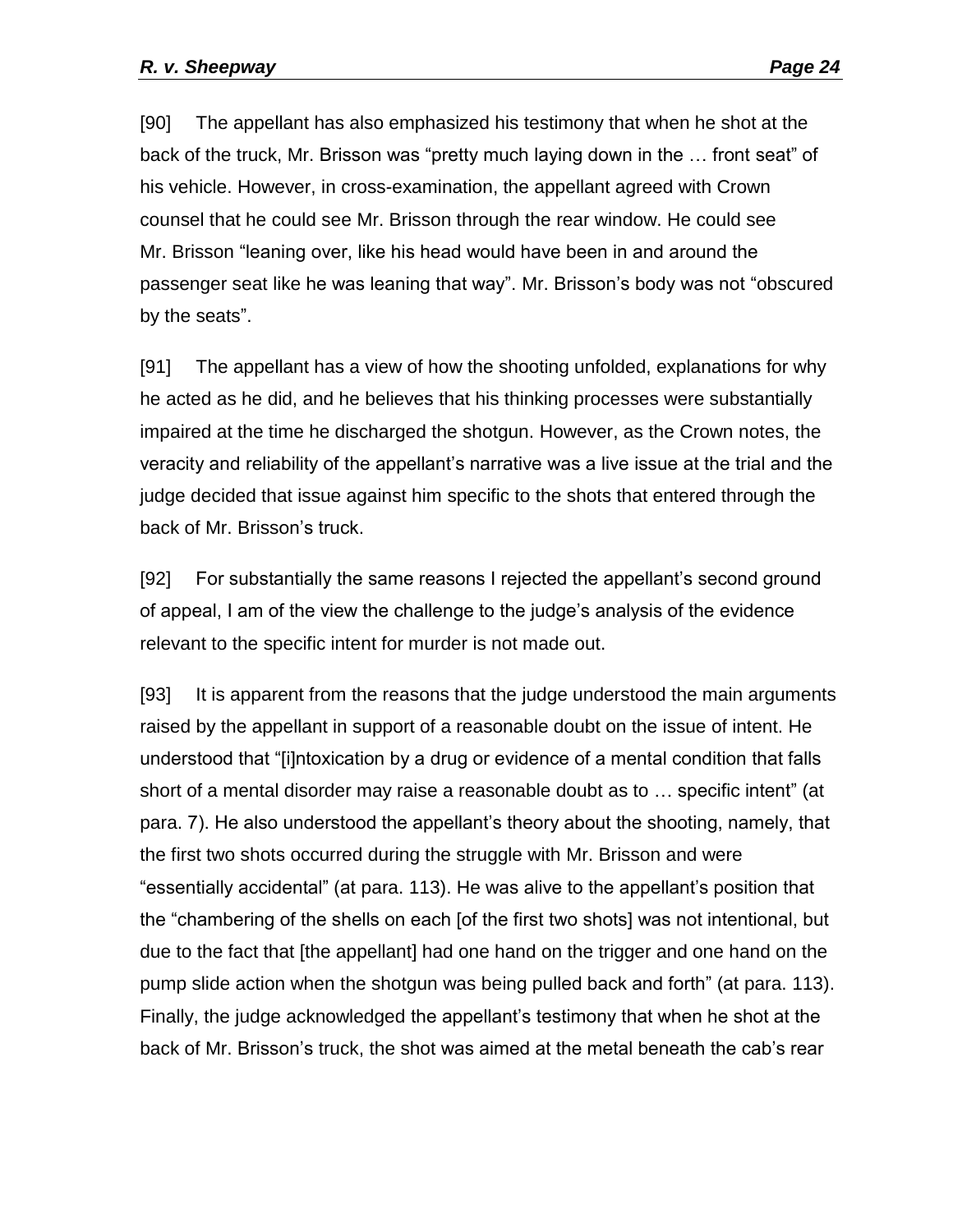window and he was "not thinking" or "did not know" what he was thinking at the time (at paras. 92, 172).

[94] On my review of the reasons, I am satisfied the judge did not ignore the evidence that the appellant says was highly relevant to the issue of intent. Nor is there substance to the complaint that the judge "altogether failed to engage" with the possibility that when he shot at the back of the truck, the appellant did not intend to kill or harm Mr. Brisson (appellant's reply at para. 21). Instead, I agree with the Crown that what the appellant is really complaining about here is the judge's interpretation of the evidence, his assessment of the appellant's credibility, and the weight he assigned to parts of the evidence that conflicted with the appellant's narrative, including his own description of his state of mind. That is a difficult argument to make while at the same time impliedly accepting, by virtue of the way in which the appeal has been framed, that the verdict for second degree murder was not unreasonable within the meaning of s. 686(1)(a)(i) of the *Criminal Code.*

[95] Also underlying this ground of appeal is a complaint about the comprehensiveness of the judge's analysis of specific intent and the fact that he did not explain in greater detail his reasoning path, each piece of evidence he took into consideration in making his findings of fact, and how that evidence informed his ultimate conclusion.

[96] The law is clear that judges are not obliged to advert to every piece of evidence in their reasons, address every conflict or issue raised by the parties, reconcile every alleged evidentiary frailty, or detail and explain each of the findings that led to a conviction: *R. v. R.E.M.*, 2008 SCC 51 at paras. 15–20, 48–57*.*

[97] I note that the judge did give the appellant the benefit of the doubt on planning and deliberation (at para. 185). In reaching this latter conclusion, the judge took the evidence about the appellant's "abnormal mental state" into account (at para. 185). He clearly did not ignore the foundation adduced by the appellant relevant to his state of mind.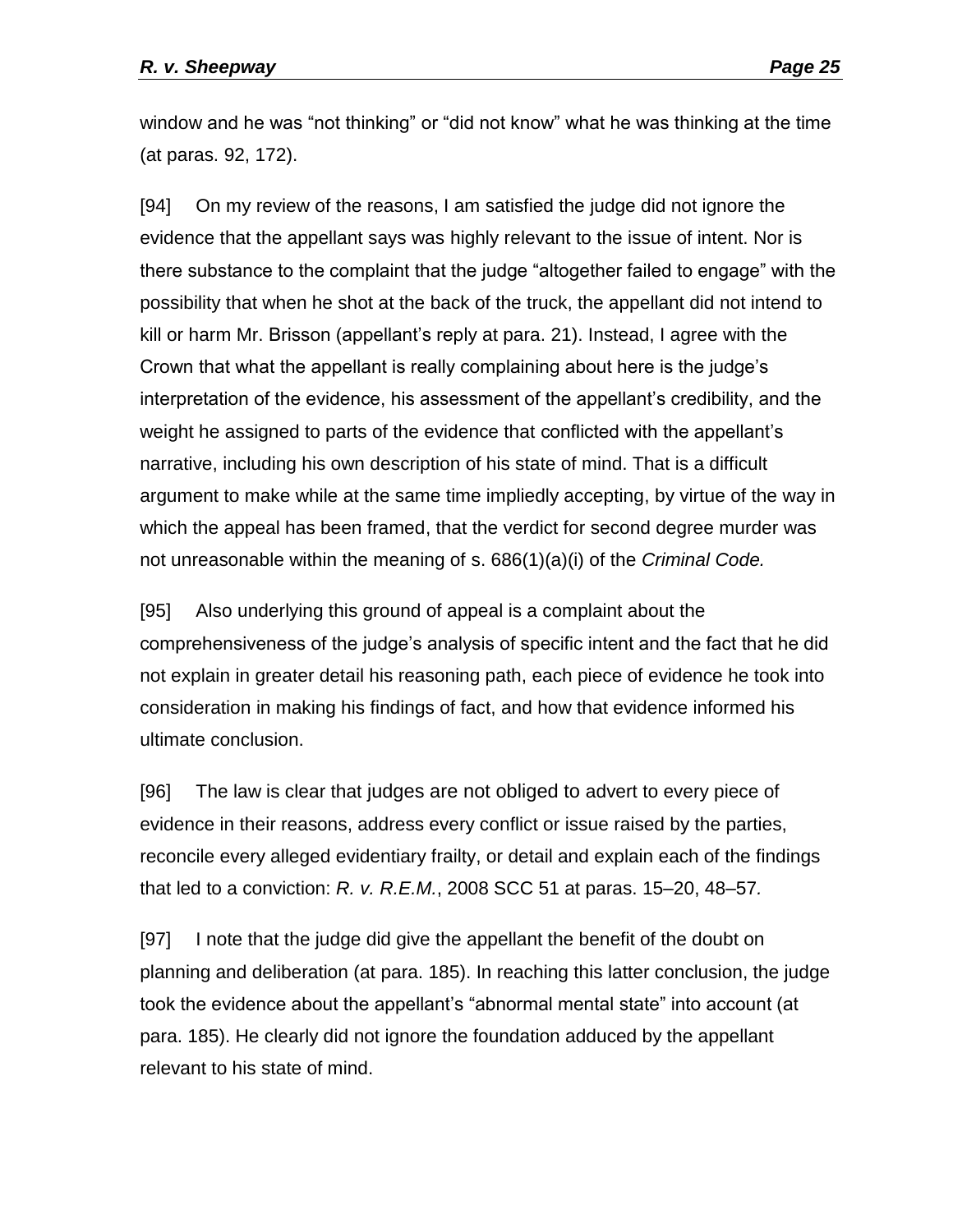#### **d) No Requirement for Corroboration**

<span id="page-25-0"></span>[98] In assessing the appellant's credibility, the judge said this:

[117] ... in this somewhat unusual situation, where a number of varying accounts have come from the accused, I feel I must be very cautious in accepting as plausible what Mr. Sheepway has said about the nature of the confrontation with Mr. Brisson, especially where certain alleged facts are uncorroborated or apparently inconsistent with uncontentious facts. [Emphasis added.]

[99] The appellant says this passage reflects legal error that irremediably tainted the judge's credibility assessment and, in turn, his rejection of the defence position that there was a reasonable doubt about whether the appellant intended to shoot at the back of the truck, rather than at Mr. Brisson. If the appellant did not intend to shoot at Mr. Brisson, then, at best, the fact that he shot into the back of the truck supported an objective foreseeability of bodily harm, not the specific intent required for murder.

[100] The appellant emphasizes that at law, the judge was entitled to give effect to his evidence even though parts of it may not have been corroborated. If the judge did not believe the appellant, the appellant's testimony could nonetheless raise a reasonable doubt. Rather than adhering to that principle, the appellant argues the judge rejected the appellant's narrative simply "because there [was] no other evidence besides Mr. Sheepway's say-so that it occurred" (at para. 118).

[101] I agree with the Crown that on a fair reading of the reasons, the judge did not commit the error alleged. Rather, he considered the appellant's testimony in the context of the evidence as a whole, as he was obliged to do. Evidence provided by an accused is not assessed in isolation, even where the accused is the only witness to the events in question: *R. v. Conway*, 2021 BCCA 460 at para. 75; *R. v. Redden*, 2021 BCCA 230 at para. 81; *R. v. Van Deventer*, 2021 SKCA 163 at paras. 21, 24; *R. v. Wanihadie*, 2019 ABCA 402 at para. 31. A denial or defence that relies heavily on the testimony of the accused may be rejected "based on a considered and reasoned acceptance beyond a reasonable doubt of the truth of conflicting credible evidence": *R. v. D.(J.J.R.)* (2006), 215 C.C.C. (3d) 252, 2006 CanLII 40088 at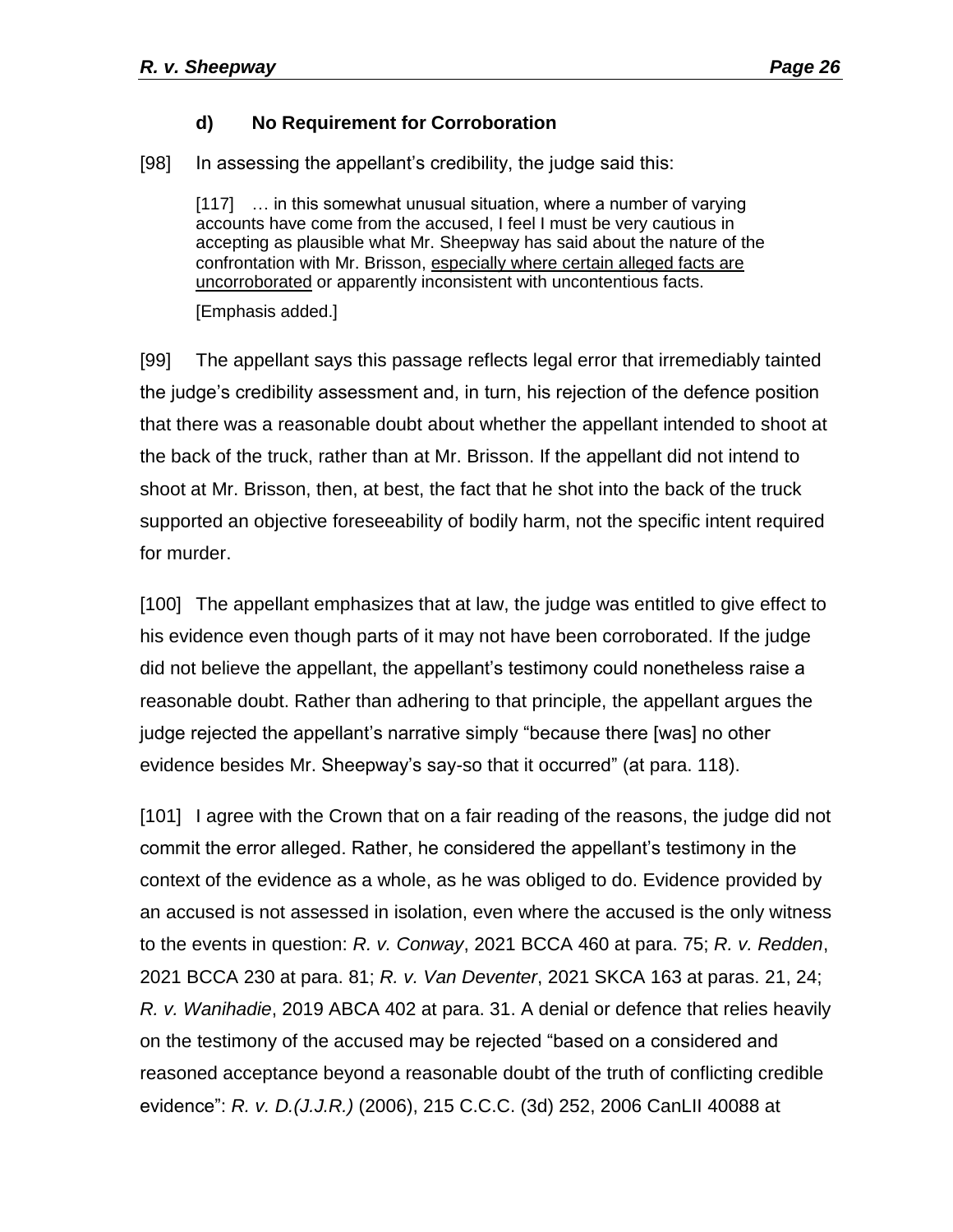para. 53 (Ont. C.A.), leave to appeal to SCC ref'd, [2007]1 S.C.R. x; *Redden* at para. 81; *R. v. G.C.*, 2021 ONCA 441 at paras. 13, 15; *R. v. Hoohing*, 2007 ONCA 577 at para. 15*.*

[102] At the trial, the Crown encouraged the judge to "be cautious" about accepting the appellant's version of events where not corroborated (reasons for judgment at para. 21). The defence argued it was improper to take that approach. Instead, because the appellant was the only witness to the shooting and he cooperated with the police investigation, his version of events should attract considerable weight (at para. 21).

[103] The judge did not consider himself bound by either position. Instead, he properly recognized that it was up to him to "conduct [his] own credibility assessment of [the appellant's] evidence" (at para. 22). That is what he proceeded to do.

[104] During the course of the credibility assessment, the judge considered: the appellant's history of lying and deceit, as admitted and proved through other witnesses (at paras. 76, 80–81, 87–88); his acknowledgment that he lied to the police in statements about the offence (at para. 77–79); his admission to Dr. Lohrasbe that he "lied all over the place" (at para. 82); his lies told on the day of the offence (at paras. 84–86); and the fact that the appellant had committed offences of dishonesty (at para. 90). There were also inconsistencies between the appellant's testimony and objective evidence of the damage done to Mr. Brisson's truck (at paras. 92, 115, 117); inconsistencies between the statements he provided to the police and his testimony (at paras. 94, 96); and inconsistencies between his testimony and the evidence of others (at para. 96).

[105] The appellant furthermore testified that his ability to remember the events of August 28, 2015 had been affected by his drug use (at paras. 91, 93). Based on that, and for other reasons, the judge had understandable concerns about the reliability of the appellant's recollection (at para. 91).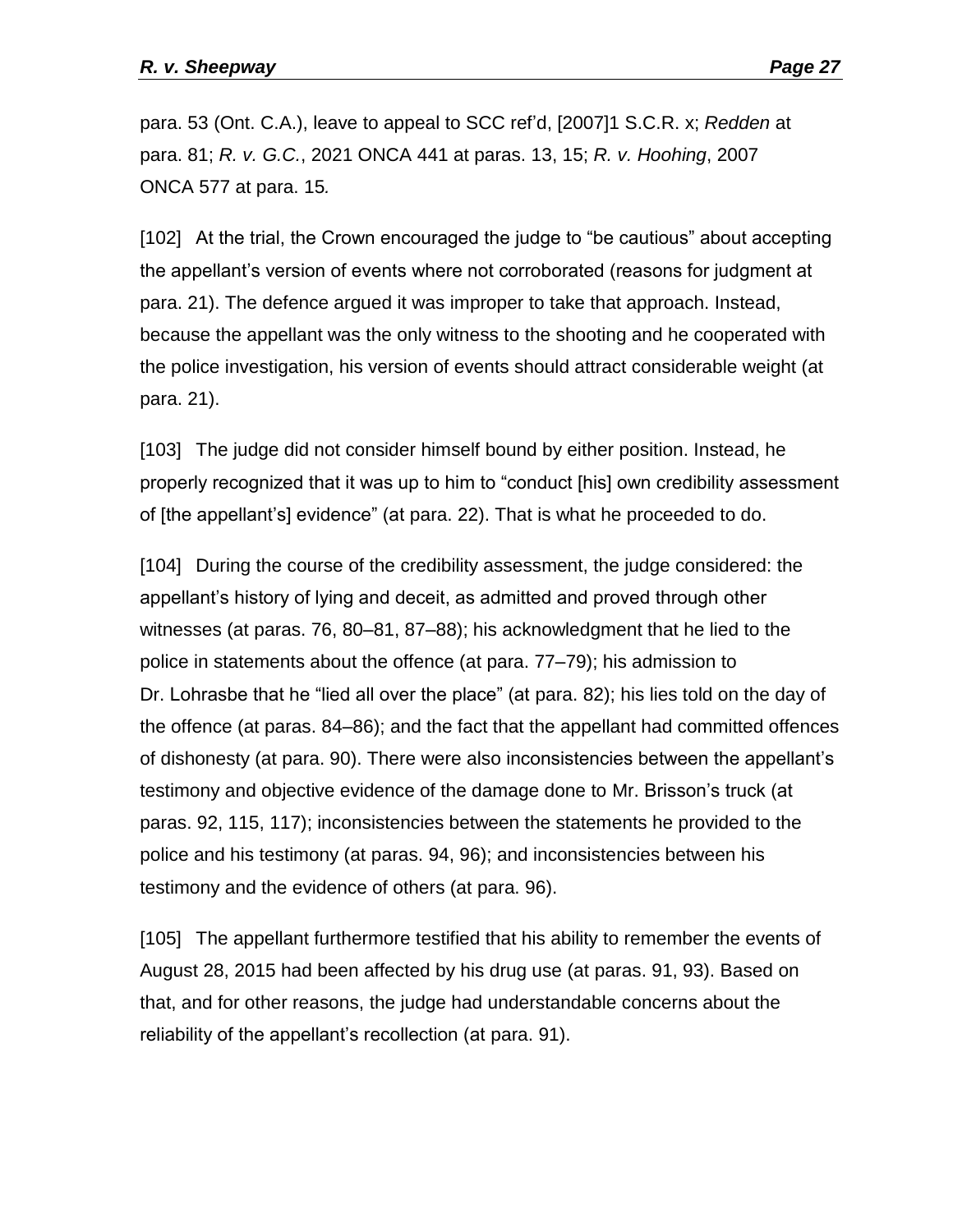[106] The judge's impugned comment that he had to be "very cautious in accepting as plausible" the appellant's version of events came after his consideration of issues relevant to an assessment of veracity and reliability (at para. 117). In my view, the caution was warranted. I see nothing improper, in the circumstances of this case, about the judge considering the existence or non-existence of independent corroborating evidence when conducting his credibility assessment of the appellant.

[107] At the same time, the judge instructed himself that the appellant bore *no onus* at the trial (at para. 117). He also correctly instructed himself on *R. v. W.(D.)*, [1991] 1 S.C.R. 742, principles, recognizing that even if he did not believe the appellant's evidence, that evidence could raise a reasonable doubt once considered in the context of the other evidence (at para. 170). Finally, it is readily apparent the judge gave effect to some parts of the appellant's testimony, even in the absence of corroboration. See, for example, para. 116 of his reasons in which the judge notes there was "no particular corroboration for [the appellant's] evidence that there was a struggle for the shotgun"; however, he was "prepared to give [the appellant] the benefit of the doubt on this point."

[108] As recently reiterated by the Supreme Court in *R. v. Brunelle*, 2022 SCC 5 at para. 8, a judge's assessment of the credibility of witnesses may be rejected only where it "cannot be supported on any reasonable view of the evidence" (citing *R. v. Burke*, [1996] 1 S.C.R. 474 at para. 7). This Court, standing in review, cannot "simply substitute its opinion [on credibility] for that of the trial judge" (at para. 9, citing *R. v. Gagnon*, 2006 SCC 17 at para. 23)*.*

[109] Respectfully, that is what the appellant is asking us to do.

### **e) Judge Did Not Misapprehend Material Evidence**

<span id="page-27-0"></span>[110] The appellant alleges the judge failed to give proper effect to and thereby misapprehended the ballistics evidence adduced by the Crown. The appellant says a close examination of that evidence supported his position that the fatal slug came from one of two shots fired during the struggle with Mr. Brisson and that the appellant says was discharged without an intent to cause death or bodily harm.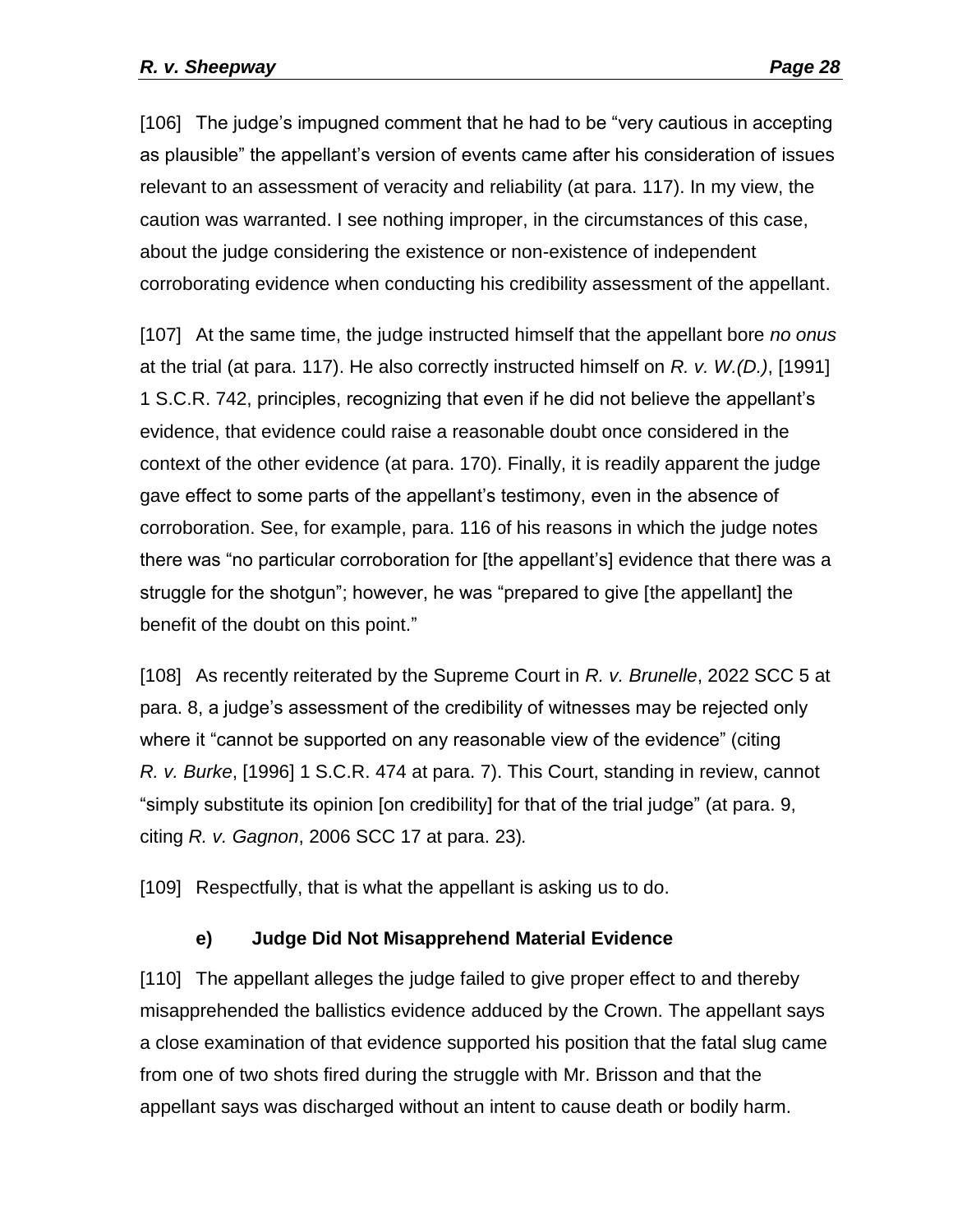[111] The Crown says the judge did not misapprehend the ballistics evidence and the inferences he drew from it were reasonably open to him. It is the Crown's position that in advancing this ground of appeal, the appellant has overstated the effect of the evidence. The inferences he says should have been drawn were not supported by the record. The appellant does not allege the judge was mistaken in his understanding of the ballistics evidence; rather, the appellant is simply re-arguing the interpretation he sought to have the judge adopt at the trial.

[112] The legal test for establishing a misapprehension of evidence is helpfully summarized in *R. v. Osinde*, 2021 BCCA 124. It is a stringent burden:

[17] A misapprehension of evidence will warrant appellate intervention where the trial judge makes mistakes "as to the substance of material parts of the evidence and those errors play an essential part in the reasoning process resulting in a conviction": *R. v. Morrissey* (1995), 97 C.C.C. (3d) 193 at 221 (Ont. C.A.); *R. v. Lohrer*, 2004 SCC 80 at para. 1, [2004] 3 S.C.R. 732. A misapprehension of the evidence "may refer to a failure to consider evidence relevant to a material issue, a mistake as to the substance of the evidence, or a failure to give proper effect to the evidence": *Morrissey* at 218.

[18] Where there is a material misapprehension of evidence that played an essential role in the reasoning process underlying a conviction, the appellant will not have received a fair trial and a miscarriage of justice will have occurred: *Morrissey* at 221; *Lohrer* at para. 1. One way to assess whether there has been a miscarriage of justice is to ask whether striking the error would leave the trial judge's reasoning that led to conviction on unsteady ground: *R. v. Sinclair*, 2011 SCC 40 at para. 56, [2011] 3 S.C.R. 3.

[19] Although a trial judge is uniquely positioned to make credibility assessments, where those assessments are based on misapprehensions of evidence and played a critical role in reaching a conviction, the assessments and the verdict will be insupportable: *R. v. C.L.Y.*, 2008 SCC 2 at para. 21, [2008] 1 S.C.R. 5. This is so even when the evidence adduced at the trial was capable of supporting a conviction: *Lohrer* at para. 1.

[20] Demonstrating a misapprehension is a high standard for an appellant. They must point to a plainly identifiable error, not merely suggest that the judge may have erred: "[t]he plain language or the thrust of the reasons must disclose an actual mistake": *Sinclair* at para. 53. Additionally, as noted, the error must be material. And, in deciding whether a material misapprehension resulted in a miscarriage of justice, an appellate court may ask itself whether the misapprehension, once removed, could plausibly have left the judge with a reasonable doubt: *Sinclair* at paras. 56–57, 59, 61–62. If so, then the reasoning that led to a conviction is based on "unsteady ground": *Sinclair* at para. 56. If not, then the misapprehension was likely not central to the judge's reasoning process.

[Emphasis added.]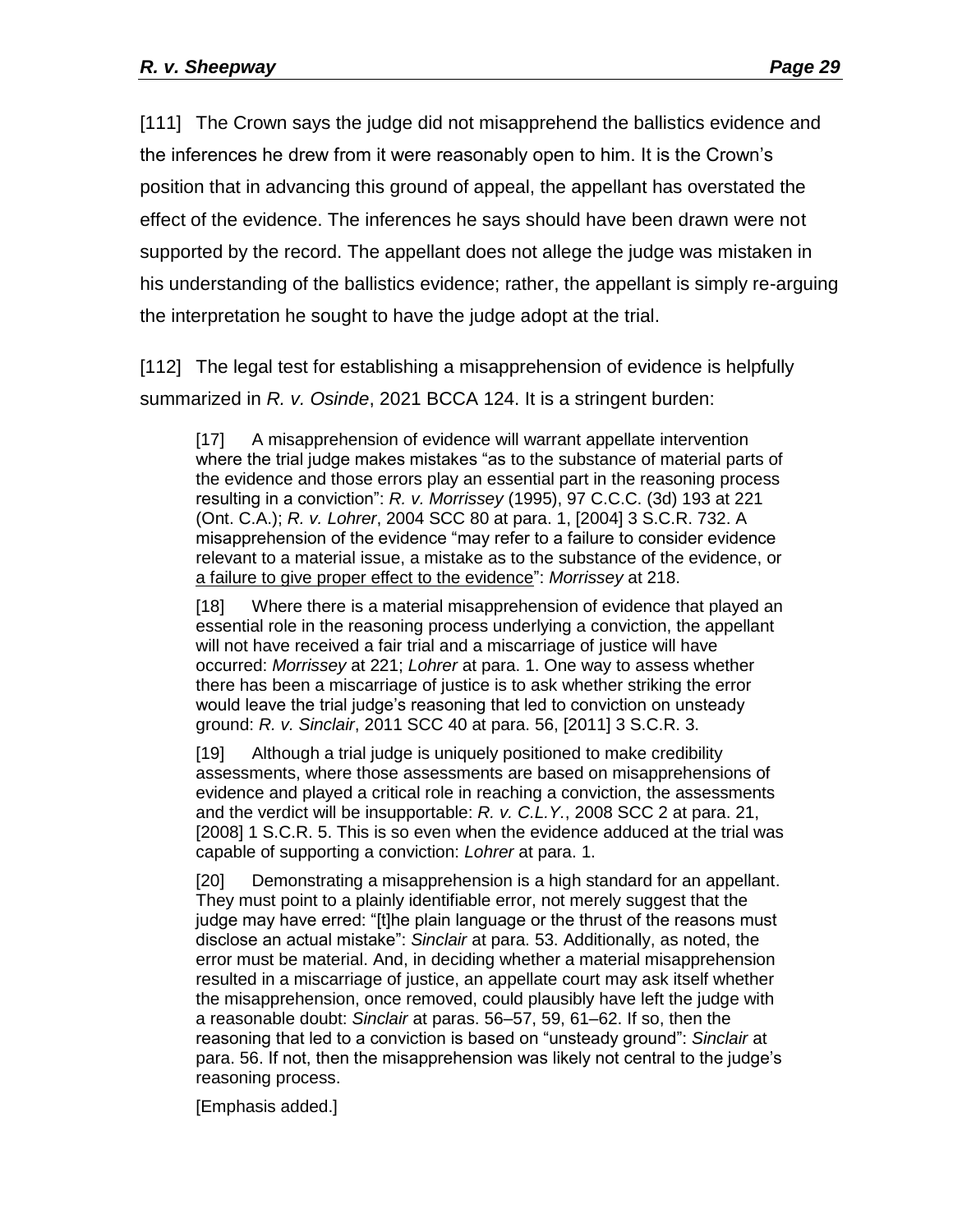[113] The judge's general analysis of the ballistics evidence is set out at paras. 105–112 of his reasons. In reviewing this evidence, the judge acknowledged its frailties. In particular, he understood the expert could not specify the order in which the two projectiles that travelled from the back of the truck to the front were shot (at para. 106). He also understood that the opinion given on trajectorial angles "was very rough and could vary by plus or minus five degrees" (at para. 109). The judge appreciated that some of the observations made of Mr. Brisson's truck lacked a "solid explanation" (at para. 110).

[114] The judge furthermore turned his mind to the defence theory in his review of the ballistics evidence. He acknowledged the appellant's position that some of the expert's observations were consistent with a second shot having been fired during the struggle with Mr. Brisson (at para. 112). He also considered the appellant's argument that some of the damage to the truck, as observed by the expert, may have been caused when the truck crashed into a bush, not by the shots discharged by the appellant (at paras. 120–130).

[115] Ultimately, the judge concluded that the "physical evidence", including the damage done to Mr. Brisson's truck, did not support the appellant's theory (at paras. 115, 118). The passenger side window of the truck had been "completely blown away", which was consistent with the appellant's theory that the first shot discharged during the struggle passed by Mr. Brisson while he was seated in the cab (at para. 115). However, contrary to the appellant's narrative, the judge accepted the ballistic expert's opinion that the two other established projectiles entered Mr. Brisson's truck from the back, one perforating the driver's side headrest and the other moving through the driver's sun visor, with a "corresponding" projectile hole in the windshield (at paras. 107, 108, 141).

[116] The ballistics expert was extensively cross-examined by defence counsel with a view to establishing a possibility that one or both of the headrest and visor projectiles entered the cab through the driver's side window. In re-examination, this question was directly put to the expert. Crown counsel asked him whether the two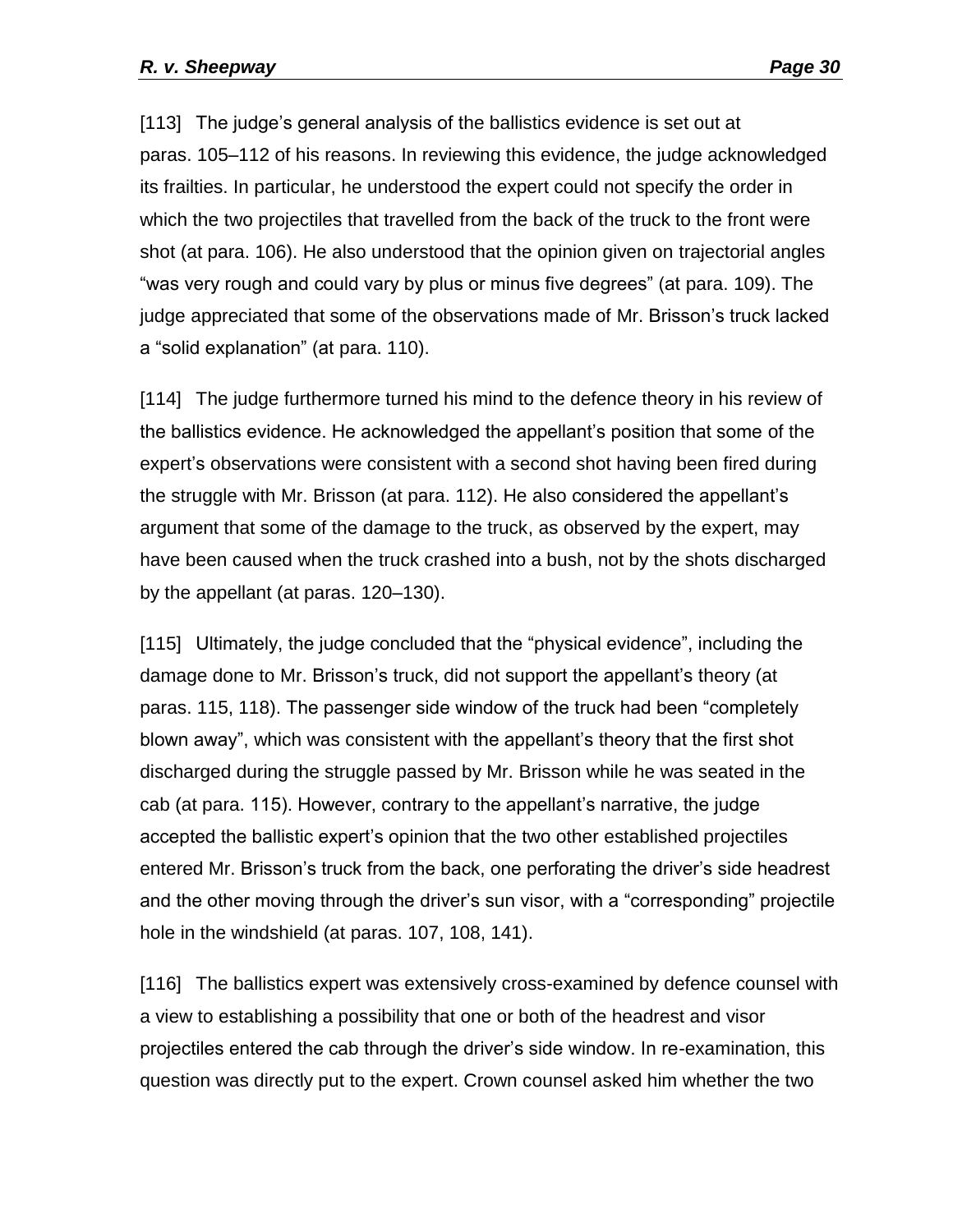projectiles that he said came through the rear of the cab might have been fired from a "sideways trajectory" into the driver's side window of Mr. Brisson's truck. The expert said, "No."

[117] I accept that the ballistics evidence played a material role in the judge's analysis of specific intent. The appellant does not allege that the judge made a mistake as to the substance of the evidence; rather, the misapprehension is said to arise from a failure to give the ballistics evidence meaningful consideration. On my review of the judge's reasons, in the context of the record, the appellant has not established this error. Moreover, there was ample evidence from which the judge could infer that the fatal shot entered Mr. Brisson's truck from the back and was not fired during the struggle through the driver's side windows.

### **f) No Basis for Interfering with the Admissibility Ruling**

<span id="page-30-0"></span>[118] Finally, as discussed, the appellant called Dr. Lohrasbe to testify about the state-of-mind effects of consuming and craving crack cocaine. The judge allowed the Crown to call a forensic psychiatrist, Dr. Klassen, in rebuttal. The appellant says he erred in doing so. Dr. Klassen's evidence is said to have: (1) usurped the judge's role as fact finder; and (2) unduly prejudiced the defence by allowing the Crown to split its case.

[119] In response, the Crown points out that a *voir dire* was held to test the admissibility of Dr. Klassen's evidence. There was a thorough canvassing of the defence objections. The appellant did not take issue with Dr. Klassen's qualifications as an expert witness. Rather, the appellant opposed admissibility on the grounds of relevance, necessity and undue prejudice. The judge considered and rejected those arguments. The Crown says that on appeal the appellant does not point to any error committed by the judge; rather, he simply asks this Court to revisit his objection and to reach a different conclusion on admissibility.

[120] I have reviewed the submissions on the *voir dire.* Crown counsel took the position that if Dr. Lohrasbe's evidence was relevant to a material issue at the trial, then so was the evidence of Dr. Klassen. He, too, would testify about the effects of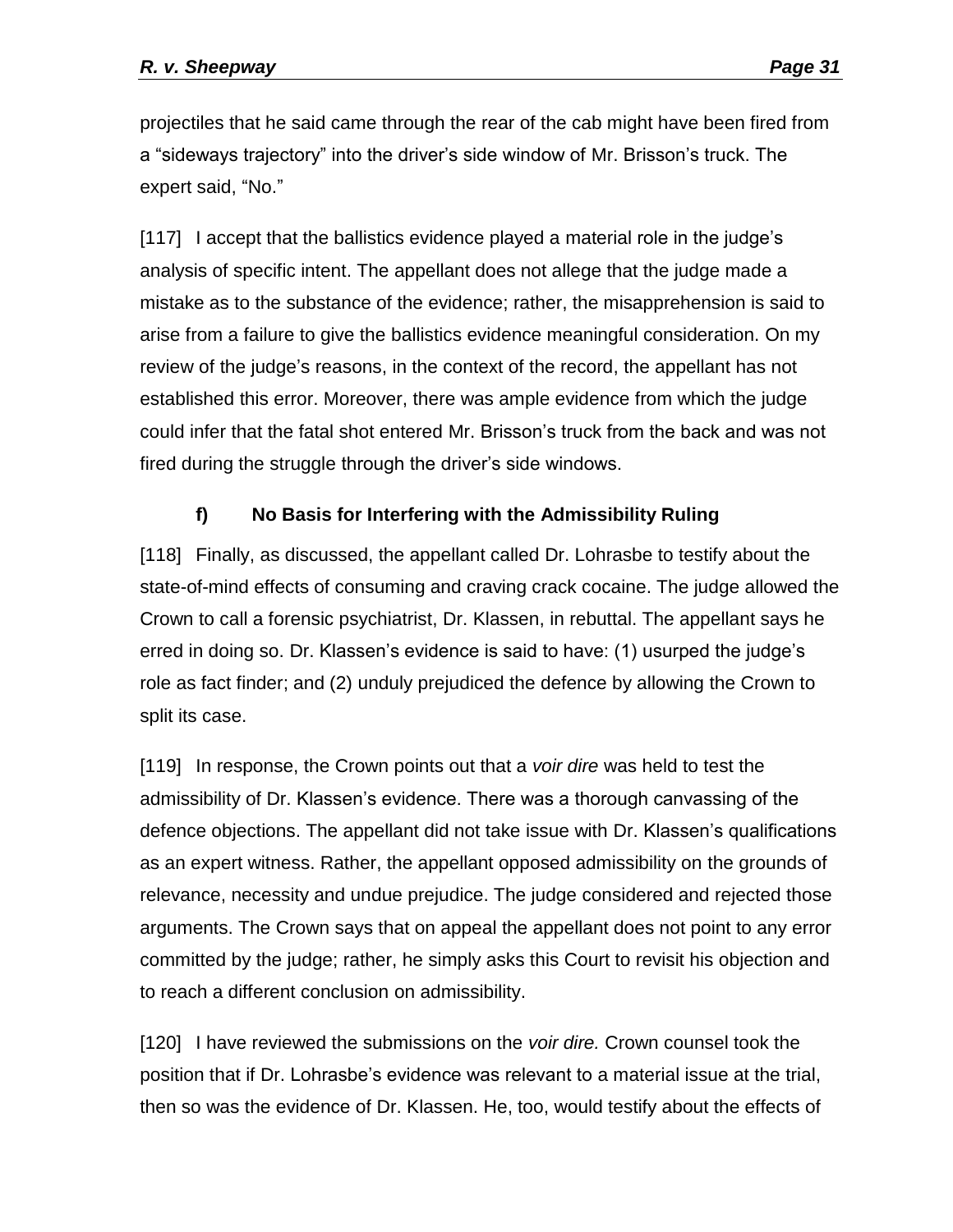cocaine consumption and ongoing cravings, with a particular focus on "behaviour as an indicator of mindset". The defence raised two main concerns with Dr. Klassen's evidence. First, given the focus on behaviour, rather than the appellant's mental state, the testimony was neither relevant nor necessary. Second, Dr. Klassen's testimony would, in its effect, usurp the role of the judge as trier of fact, because it was within the exclusive domain of the judge to assess the appellant's behaviour before and after the shooting and to draw inferences from it. The defence argued that to allow Dr. Klassen to detail inferences that he drew from the appellant's behaviour would mean the judge would "hear not once, but twice … closing submissions on how to deal with" the evidence of the appellant's behaviour before and after the shooting.

[121] The judge allowed Dr. Klassen to testify, but restricted the scope of his evidence. Dr. Klassen was not allowed to offer his opinion on inferences to be drawn from the appellant's behaviour before and after the shooting, except to the extent necessary to respond to Dr. Lohrasbe's opinion. On appeal, the appellant does not allege that Dr. Klassen transgressed this limit.

[122] The admissibility ruling is indexed as *R. v. Sheepway*, 2018 YKSC 13. It is brief. However, it is considered and responsive to the issues raised by the defence in the court below. The judge correctly instructed himself on the threshold criteria for the admissibility of expert opinion evidence as established in *R. v. Mohan*, [1994] 2 S.C.R. 9, and affirmed in *White Burgess Langille Inman v. Abbott and Haliburton Co*., 2015 SCC 23. He also acknowledged his role as gatekeeper and the residual discretion to exclude otherwise admissible expert opinion evidence on the ground that its prejudicial effect overbears its probative value: *White Burgess* at paras. 19, 23–24, 54.

[123] As noted, the appellant did not contest that Dr. Klassen was a properly qualified expert. Nor did he argue there was an exclusionary rule precluding Dr. Klassen from testifying, nor challenge his independence or impartiality as a witness. Dr. Klassen was not expected to testify about novel or contested science,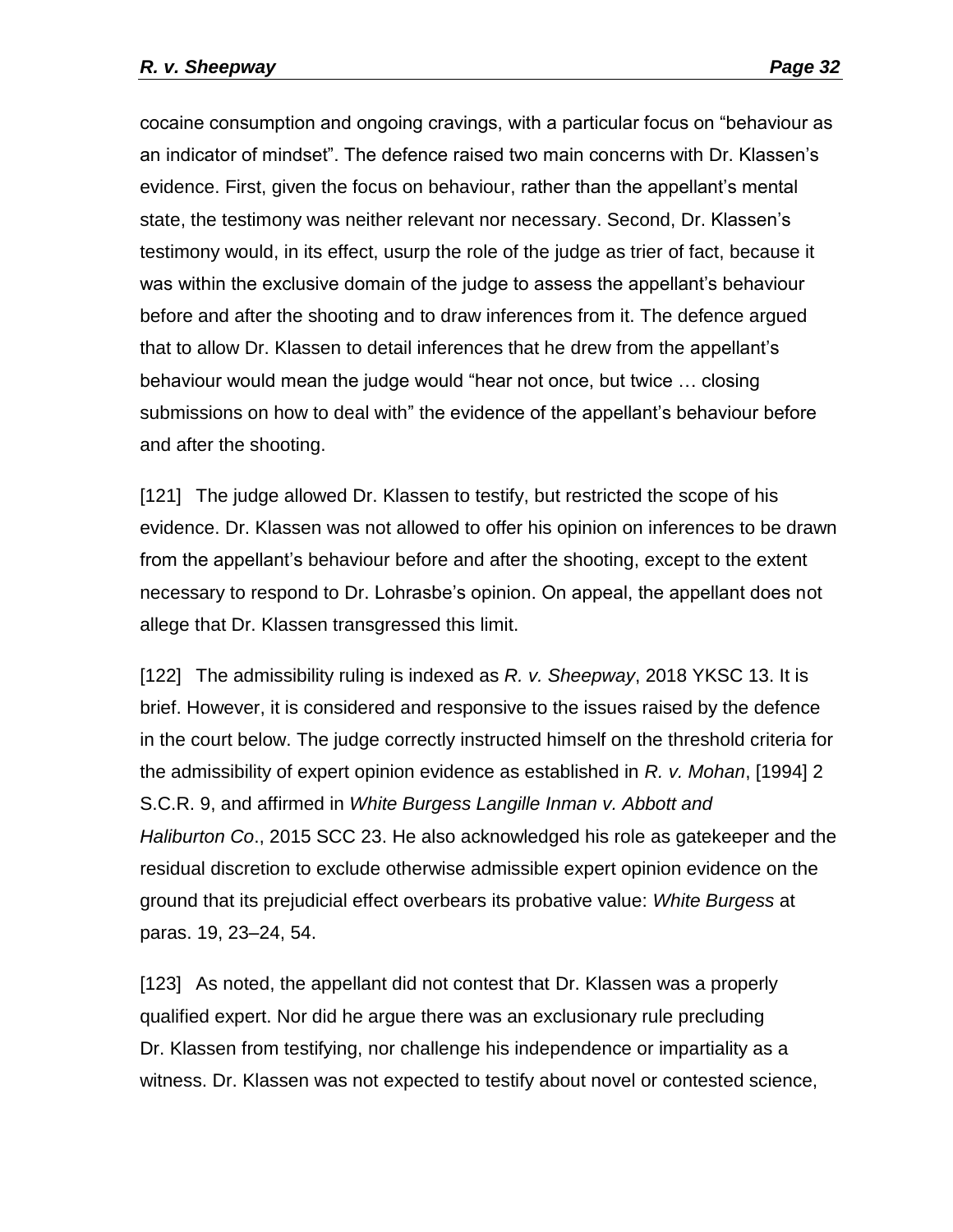such that the reliability of his evidence was a concern that necessitated additional inquiry: *White* at para. 23. The judge determined that similar to Dr. Lohrasbe's evidence, the opinion sought from Dr. Klassen was logically relevant to material issues at the trial, namely, the appellant's mental state when he shot at the back of Mr. Brisson's truck and planning and deliberation (at paras. 18, 20). He was also of the view that the evidence would assist him as the trier of fact as the forensic analysis of "abnormal psychological or psychiatric state[s]" was outside his expertise (at para. 25). As such, the evidence met the threshold criteria of necessity.

[124] Finally, the judge turned his mind to the prejudicial effect of Dr. Klassen's testimony:

[28] ... I am confident, as the trier of fact, that I am unlikely to be overwhelmed by this evidence. Indeed, rather than being left in a potential state of some confusion based upon solely having heard Dr. Lohrasbe's evidence, I expect it will likely be edifying to hear the counterpoint from Dr. Klassen. Second, this is especially the case in light of the direction this trial has taken to broaden the issue from simple intoxication to the potential for abnormal states arising from binging and craving. Third, allowing Dr. Klassen to testify will not significantly lengthen the trial process. Finally, I am restricting Dr. Klassen from testifying directly on the behavioural observations that he made in the middle four paragraphs on page 27 of [his] report. That should go some distance to alleviating the kind of prejudice that defence counsel alluded to here.

[125] The admissibility of expert opinion evidence attracts a deferential standard of review. As a result, absent an error in law, misapprehension of evidence, failure to consider relevant evidence or factors, or an abdication of the gatekeeper function, an appellate court will decline to interfere with the decision: *R. v. Nield*, 2019 BCCA 27 at para. 76; *R. v. Orr*, 2015 BCCA 88 at para. 65, citing *R. v. Pearce (M.L.)*, 2014 MBCA 70 at para. 74; *R. v. D.D.*, 2000 SCC 43 at paras. 11–13.

[126] None of that has been established here.